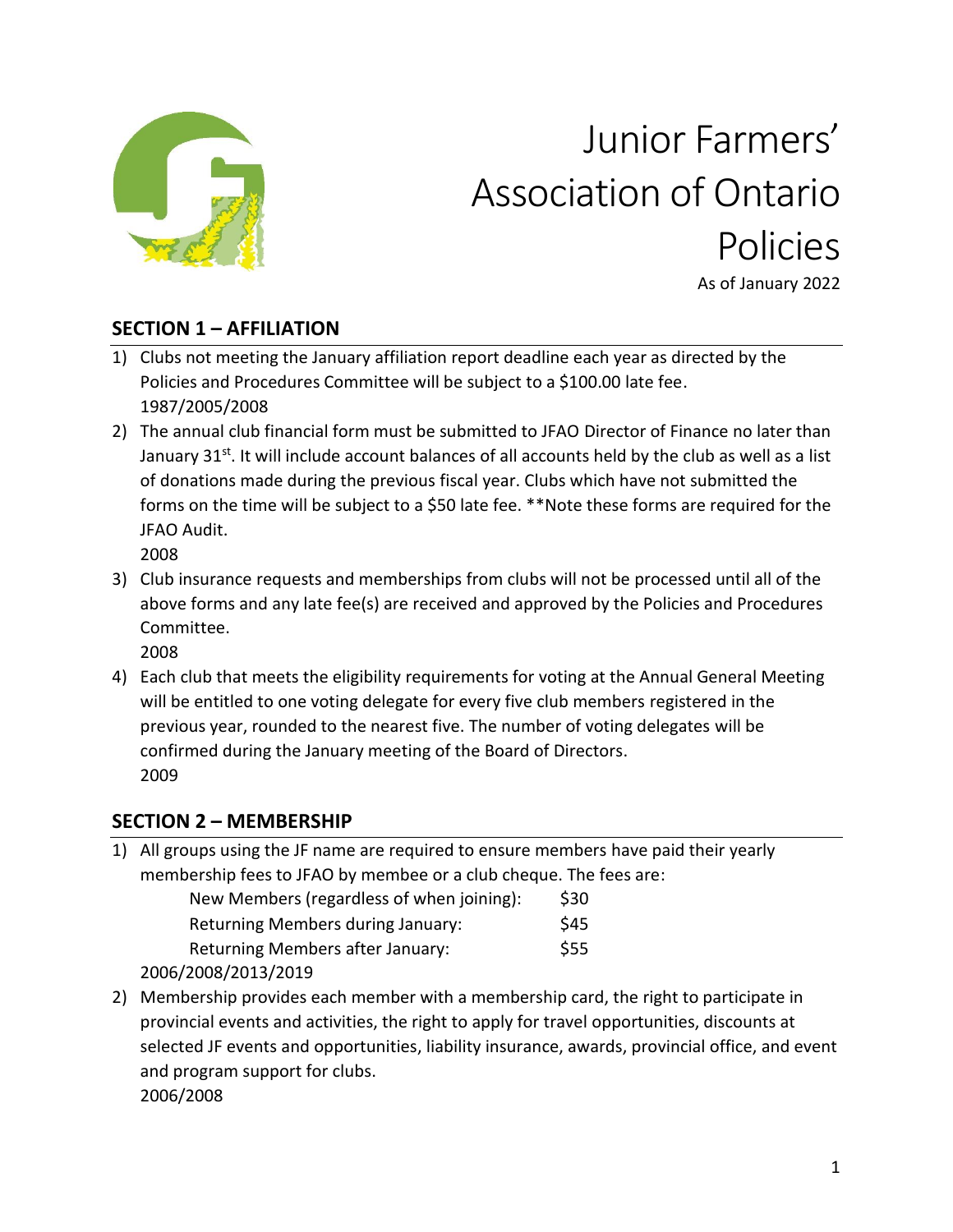- 3) Completed membership forms and the required fees must be post-marked to JFAO or received by January  $31^{st}$  for members to receive the Membership Month discount. These memberships will be processed by no later than the end of March Conference, as long as the club has met all required deadlines. 2004/2006/2008
- 4) At the discretion of the Executive Director of Programming, new clubs (clubs that did not exist at any point in the previous year) may pay membership fees at the January rates to affiliate at any point during their first year. 2006/2019
- 5) An additional \$5 processing fee will be charged to any member requesting a replacement card due to loss or transferring their membership to another club. A maximum of two club transfers per year will be allowed. 2002/2008/2009
- 6) All JFAO membership fees are non-refundable. 2020

# **SECTION 3 – BOARD OF DIRECTORS**

- 1) All attendees are to wear appropriate business/office attire at provincial meetings to portray a professional organization. 1987/1993/2008
- 2) Members of the Board of Directors and Additional Representatives who arrive late to meetings will be charged \$5.00 at the discretion of the Past President. 2006
- 3) Members of the Board of Directors, Additional Representatives and any other person required to be in attendance at a Board of Directors' meeting will be charged \$10.00 if they fail to RSVP by the deadline to the JFAO office or fail to follow through with the commitment. This fee will be charged at the discretion of the Past President. If no deadline is specified, the deadline will be two weeks before the meeting. 1996/2006/2008
- 4) Provincial Director
	- 1) Only the Provincial Director or "Assistant Provincial Director" as outlined on the club's membership form is allowed to vote at Board of Directors' meetings.
	- 2) Each club is encouraged to appoint or elect a member to the position of "Assistant Provincial Director." This person will be the automatic alternate for that club if the Provincial Director is unable to attend a meeting or fulfil the full year's term. 1968/1987/2013
- 5) All visitors at Board of Directors' meetings have the opportunity to participate in open discussion.
	- 1993
- 6) Minutes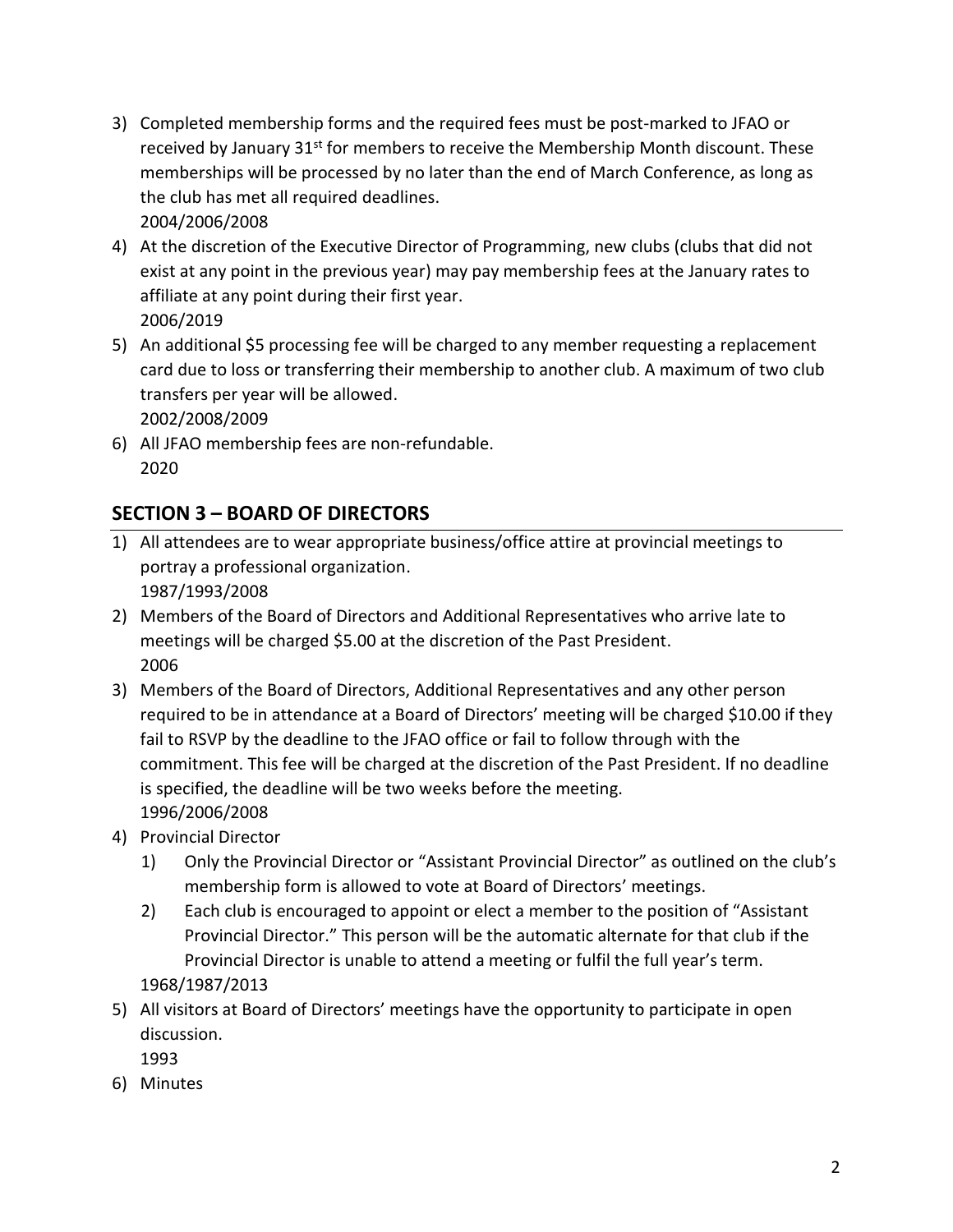- 1) A draft copy of the minutes of all Board of Directors' meetings will be emailed to Club Presidents, Board of Directors, Assistant Provincial Directors and Additional Representatives within one week of the meeting.
- 2) An approved copy of the minutes of all Board of Directors, Executive Directors, and Annual General Meetings will be emailed to club Presidents, Board of Directors, Assistant Provincial Directors, and Additional Representatives within one week of the minutes being approved.

3) Upon request, a copy of the minutes can be sent by Canada Post. 1968/1987/1992/2006/2008/2013

7) The minutes of each meeting are to record the presence or absence of members of the Executive Committee, Additional Representatives, each club, and any guests, and which club representative is voting. 1968/2005/2008

8) An action list will be emailed to the appropriate contact list within one week of each Executive or Board of Directors' meeting. 2000/2008

- 9) Meeting Locations
	- 1) The Board of Directors' meeting locations are determined by the following:
		- a) Board of Directors Training/Spring Board of Directors' meeting and Summer Board of Directors' meeting will be hosted by the club(s) chosen by the Operations Committee based on the host bid submissions.
			- i) Clubs must submit a host bid (budget, including venue location) to the Operations Committee two Board of Director meetings prior to the meeting.
		- b) Fall Board of Directors' meeting will be hosted by the Sing Swing host club.
		- c) Winter Board of Directors' meeting will be hosted by the current Past President's local club.
		- d) March Board of Directors' meeting will be held on the Friday of March Conference.

2016

10) The JFAO Board of Directors or Executive may meet in a closed session if the matter deals with:

- 1) Sensitive matters about an identifiable individual that requires Board discussion.
- 2) Any performance or renumeration evaluation.
- 3) Matters that are or may become the subject of litigation or are related to confidential legal, civil, or criminal proceedings.
- 4) Any sensitive human resources issues.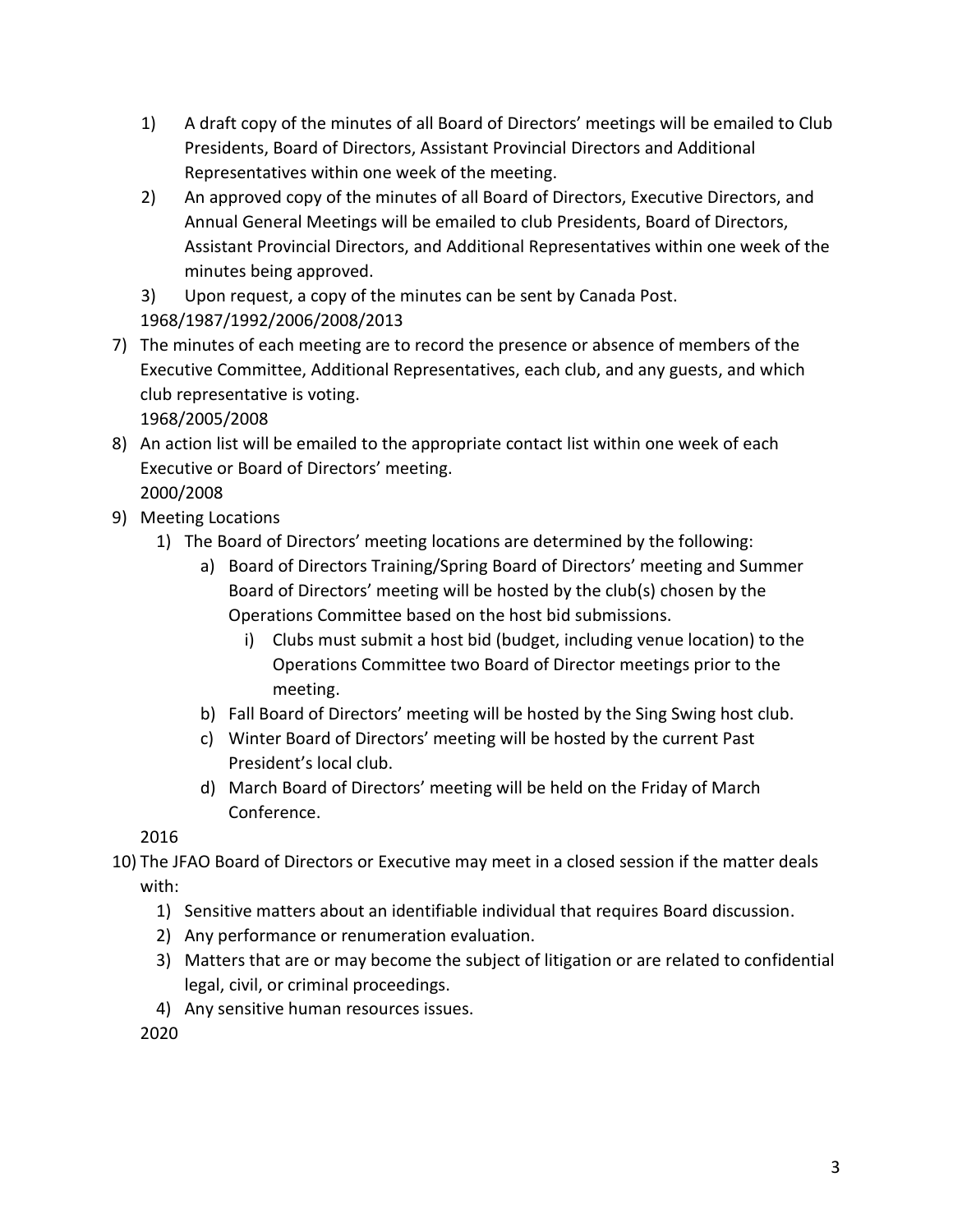## **SECTION 4 – COMMITTEES**

1) All final recommendations from committees must be voted on by the Executive or Board of **Directors** 

1979

2) Standing committees are authorized to make definite plans for activities in the next year. Once announced, these activities may only be cancelled with the approval of the Board of Directors.

1987/2008

3) The Executive Committee has the authority to finalize minor details for all approved activities after they have been developed by the standing program committee responsible for that activity.

1974

## **SECTION 5 – FINANCES**

- 1) Expense Claims
	- 1) Members who serve JFAO on the Provincial Executive, as Provincial Directors, as members of a provincial committee or as a representative of JFAO may claim travel and living expenses for attendance at meetings, regularly scheduled JFAO functions, and for any other work directly involved in the carrying out of the duties of their office with pre-approval by the Executive Committee. Expense claims must be approved by two members of the Executive Committee. Receipts, where applicable, must be submitted for all claims to be paid.
	- 2) Eligible members as outlined in Section 5-1a may make claims as follows:
		- a) Mileage paid to the vehicle owner at a rate of 30 cents per kilometer for the equivalent of a round trip from the member's home to the event. Eligible members who travel by air to provincial meetings or activities may claim the lesser of either their plane ticket or the equivalent mileage. Eligible members who travel by any other form of public transportation may claim the cost of the round-trip fare, or the equivalent mileage, whichever is less. 1985/2004/2005/2008/2015/2019/2021
		- b) \$20.00 per night for hotel accommodation if accommodations are not provided. Anyone making this claim must ensure the name of each person staying in the room has been written on the receipt by the person who paid for the room, and a copy of that receipt submitted. 1979/2004/2008
		- c) Breakfast maximum \$3, lunch maximum \$5, dinner maximum \$10, if a meal is not provided.

2004

3) Eligible members who are absent from a session of a meeting or event without just cause will not have their expenses for that event paid, and members of the Board of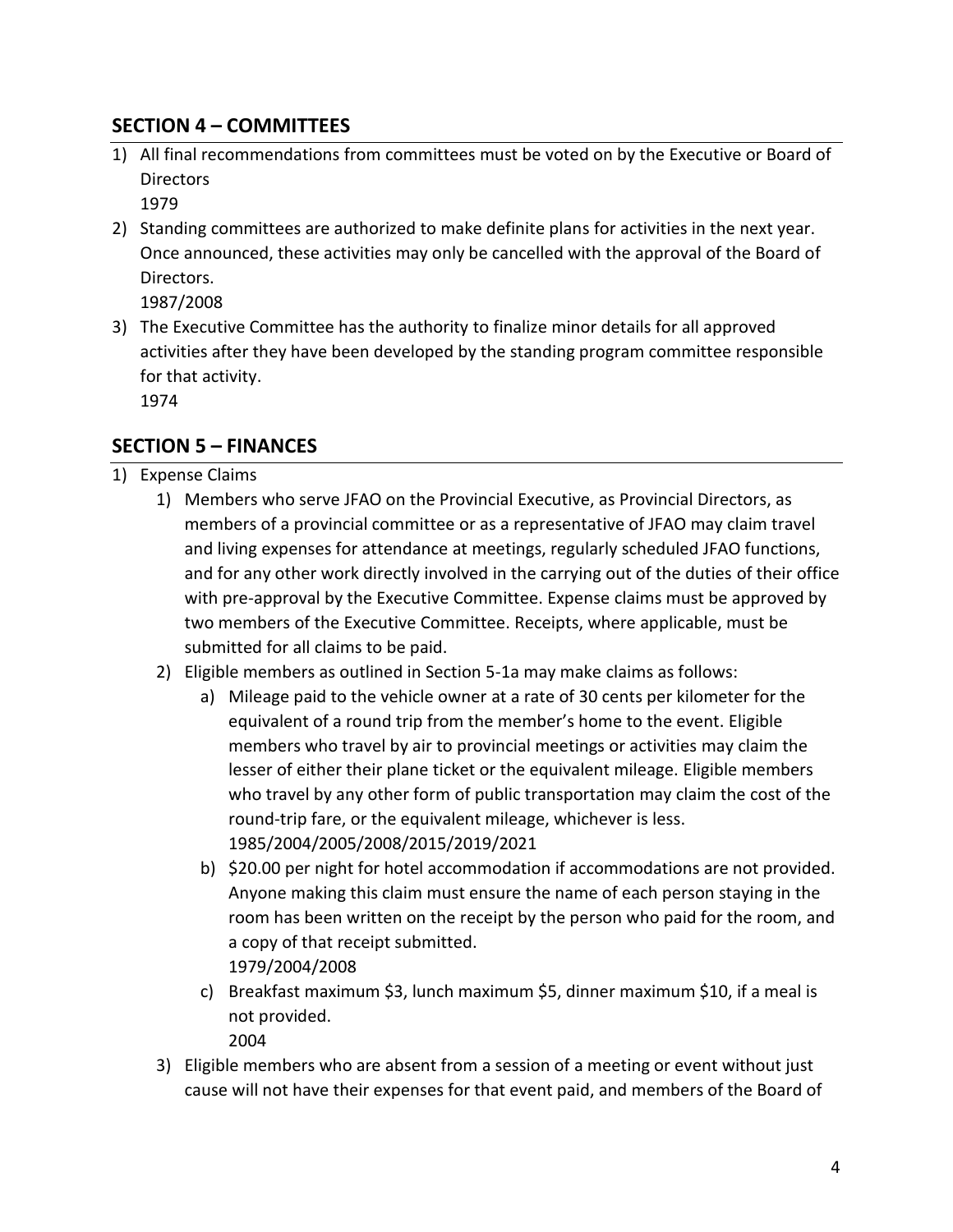Directors and Additional Representatives will lose their attendance credit towards their eligibility for voting at the AGM and for re-election. 1973/1992/2003

- 4) Visitors (anyone not required or asked to attend) at Board of Director's meetings will be charged for any meals provided and may not claim expenses. 1999/2008
- 5) Eligible members as outlined in Section 5-1a may also submit telephone bills and logs to claim long distance and mailing costs for legitimate JF business. 1963/1985/1989/2004
- 6) Expense claims
	- a) All claim forms for activities during the current fiscal year must be received or postmarked to the JFAO office within 30 days of the reporting month, or they will not be paid.

1979/1994/2008

- b) Notwithstanding Section 5-1f 1, claims for expenses within the current year donated to JFAO must be submitted by November 1 in order to assist with budgeting. Any further claims must be submitted by December 31 to meet CRA guidelines.
- 7) Representatives to other organizations who are eligible to claim expenses from the other organization should make a claim to that organization before claiming expenses from JFAO. Claims may not be made to both organizations for expenses already covered.

2008

8) Expense forms will be available for download from the JFAO website and at all Board meetings.

- 2) JFAO staff and members of the Executive shall be allowed to authorize expenses for JFAO up to a maximum of \$100. Any higher amount must already be approved within an event budget or have the pre-authorized signature and approval from two of the Executive Director of Finance, the Past President, or President. 2002/2008
- 3) The appropriate form must accompany all monies coming into the JFAO office, so that the JFAO office will have a clear understanding of who submitted it, and what the money was for. The purpose for each cheque should be written on its memo line. 2003/2008
- 4) A five percent administration fee will be added to any invoices that are outstanding to JFAO for more than two months. All club invoices will be sent directly to club treasurers. 1998/2005
- 5) Cheques written by JFAO are to be cashed within three months of the issue date, or they will not be reissued. Cheques received by JFAO are to be cashed/deposited monthly, or within three months of the issue date.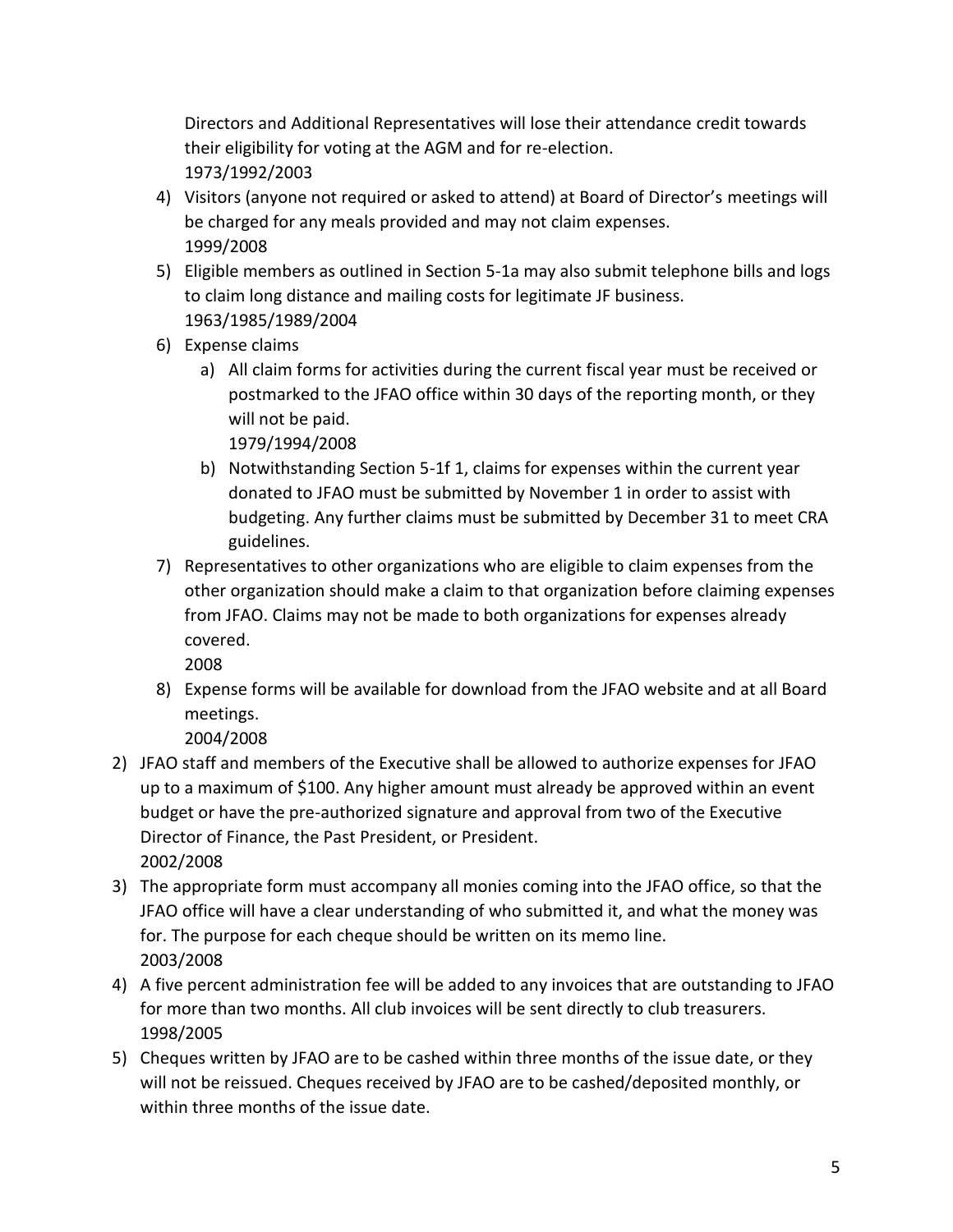1985/2002

- 1) Any individual or organization who bounces a cheque with JFAO will be subject to a \$50 charge to cover all administrative and banking fees. 2007
- 2) After an individual or organization bounces one cheque with JFAO, they will have to arrange to make further payments by money order and/or certified cheque for the following twelve-month period. 1998
- 6) A comparative year to date financial statement will be presented to the Executive on a monthly basis.

1999

- 7) A year to date financial statement comparing actual expenditures to budget will be presented at each meeting of the Board of Directors. 1999
- 8) All information required for the annual audit must be submitted as specified by/to the JFAO Executive Director of Finance, no later than January 31. 2008
- 9) Proposed budgets for any grant applications must be presented and approved by the Board of Directors or Executive Committee prior to the submission of any application. 2000
- 10) JFAO will retain any money provided from clubs that cease operation for a future start-up club in that area. Until the new club provides an affiliation report, any expenses it claims against the money from the previous club must be approved by the JFAO Executive to be paid.
	- 2009
- 11) JFAO will pay a \$30 honorarium per half day (minimum three-house shift) to authorized volunteers representing JFAO at trade shows. Shifts will be scheduled on a half-day basis. 2009
- 12) Management of the JFAO 50<sup>th</sup> Anniversary Endowment Fund will be subject to the terms of the contract with Ontario 4-H Foundation.
- 13) Fraud
	- 1) Purpose: the purpose is to communicate JFAO policy regarding the deterrence and investigation of suspected misconduct and dishonesty by Executive members, members of the Board of Directors, employees, JFAO members, volunteers, and others, to provide specific instructions regarding appropriate action in case of suspected violations.

- 2) Definition of Misconduct and Dishonesty: for purposes of this policy, misconduct and dishonesty include but are not limited to:
	- a) Acts which violate JFAO's Constitution, Policies, etc.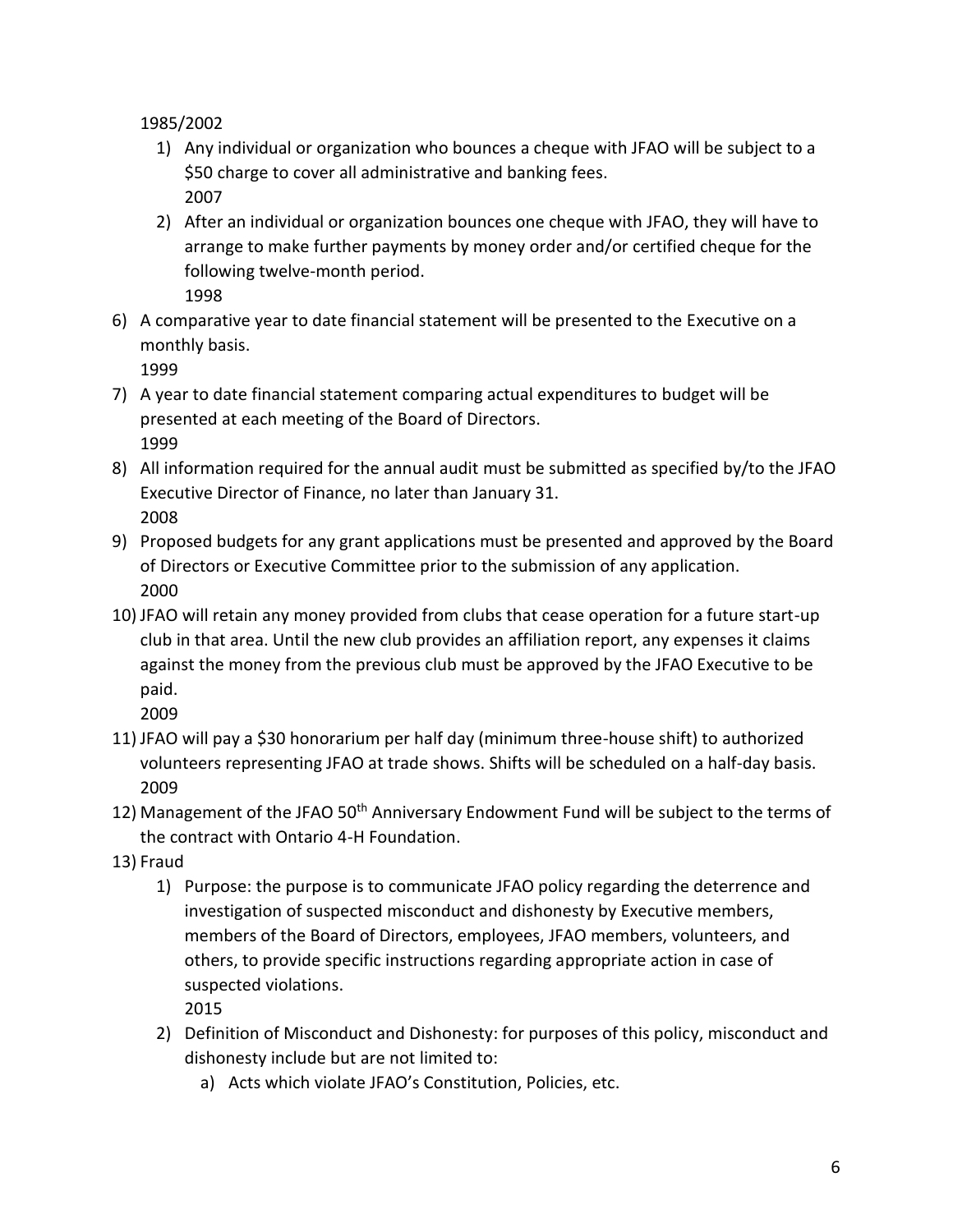- b) Theft or other misappropriation of assets, including JFAO, Club, or County assets by members, employees, suppliers or others with whom JFAO has a relationship.
- c) Misstatements and other irregularities in Club or Association records, including the intentional misstatement of the results of operations.
- d) Profiteering as a result of insider knowledge of JFAO activities.
- e) Disclosing confidential and proprietary information to outside parties.
- f) Forgery or other alteration of documents.
- g) Fraud and other unlawful acts.
- h) Any similar acts. JFAO specifically prohibits these and any other illegal activities in the actions of its Executive Directors, Board of Directors, Additional Representatives, Employees, Members, and others responsible for carrying out the organization's activities.

- 3) Policy and Responsibilities
	- a) Reporting: It is the responsibility of every Executive Director, Board Director, Employee, Member, Associate Member or Alumni to immediately report suspected misconduct or dishonesty to [the appropriate Executive Director, Operations/Policy and Procedures Committee, other]. Any reprisal against any employee or other reporting individual because that individual, in good faith, reported a violation is strictly forbidden. Due to the important yet sensitive nature of the suspected violations, effective professional follow up is critical. Directors/Members, while appropriately concerned about "getting to the bottom" of such issues, should not in any circumstances perform any investigative or other follow up steps on their own. Concerned by uninformed Directors/Members represent one of the greatest threats to proper incident handling. All relevant matters, including suspected by unproved matters, should be referred immediately to those with follow up responsibility.
	- b) Confidentiality: Discovered or suspected matters can be reported anonymously or on a confidential basis. Anonymous allegations will be investigated, but consideration will be given to the seriousness of the issue, its credibility, and the likelihood of confirming the allegation from other reliable sources. In the case of allegations made on a confidential basis, every effort will be made to keep the identity of the reporting party secret, consistent with the need to conduct an adequate and fair investigation. Allegations will not be discussed with anyone other than those who have a legitimate need to know. It is important to protect the rights of the persons accused, to avoid damaging their reputation should they be found innocent and protect the organization from potential liability.
	- c) Resolution Process: The results of any substantiated investigation will be reported to the Board of Directors. Any person/people found to be the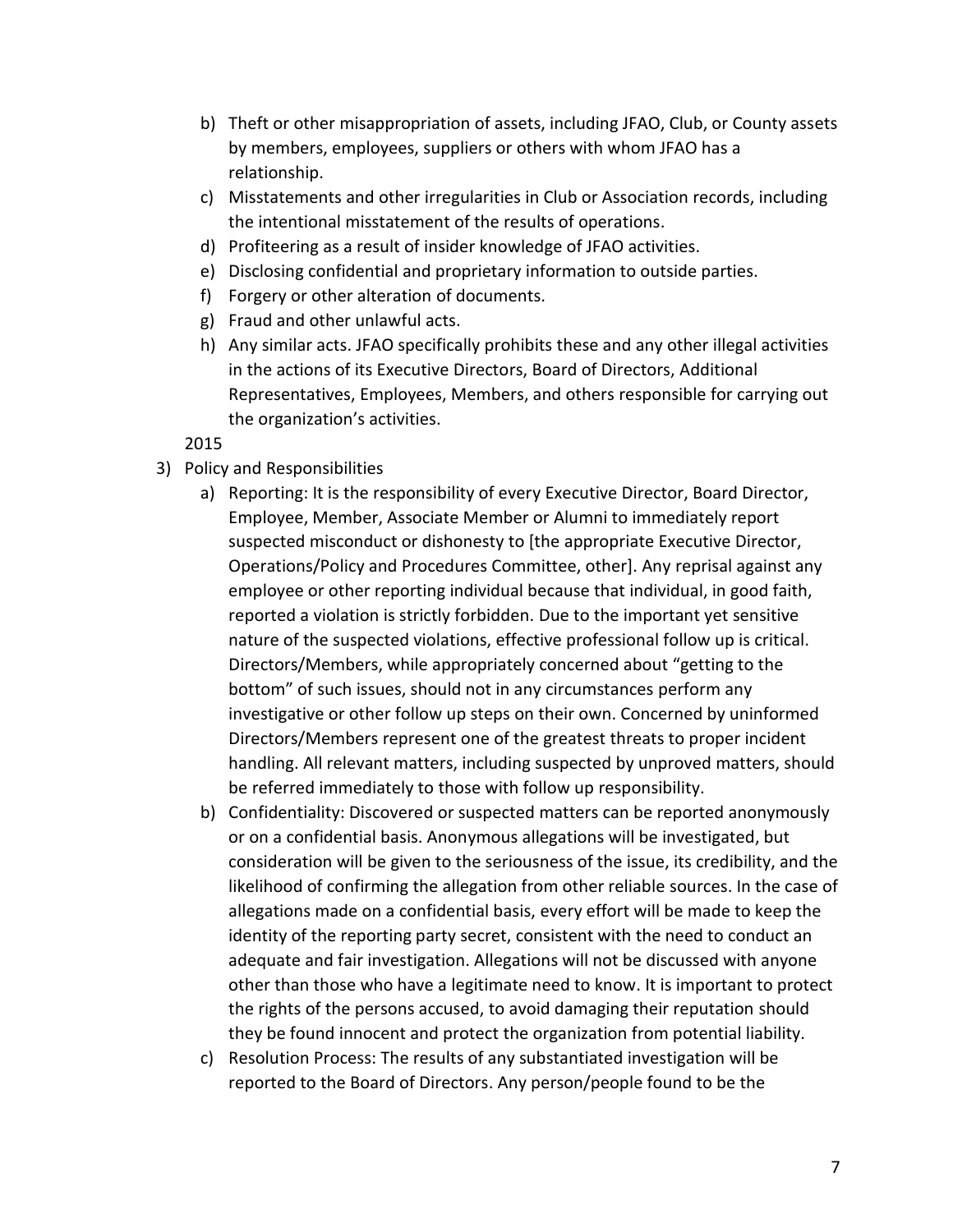perpetrator of fraud will be suspended from a committee/position of power within the Association permanently.

#### 2015/2016

#### 14) President's Honorarium

- 1) The President's honorarium will consist of a payment of \$2,000.00, split over their term as President and Past President. Once they have successfully completed Year 1 of their two-year term, a \$1,000.00 cheque will be presented to the President at March Conference. When they have successfully completed their term as Past President (year two of two) the remaining balance (\$1,000.00) of the President's honorarium will be presented to the Past President. If it is determined that the President or Past President have not fulfilled their duties, it is at the discretion of the Board of Directors to adjust the honorarium. This policy will take into effect with the 2015/2016 President.
	- a) The President will receive a reasonable honorarium, upon successful completion of their term. A cheque will be presented to the President at the Annual General Meeting. The reasonable honorarium amount will be determined at the November Board of Director's Meeting and ratified in the yearly budget for JFAO.
	- b) The Past President will receive an honorarium no greater than received in their term as President. If it is determined that the Past President has not fulfilled their duties, it is at the discretion of the Board of Directors to adjust the honorarium. The cheque will be presented at the March Board of Director's Meeting.

2015

#### 15) Debt

- 1) The maximum combined borrowing limit for JFAO is \$20,000.00.
- 2) Borrowing is permitted on credit cards that have been approved by the Board of Directors.
- 3) Signing authorities of JFAO are only permitted to used JFAO credit cards.
- 4) The Executive Director of Finance will present a borrowing statement at each meeting of the Board or Directors.
- 5) The Executive Director of Finance will present a borrowing statement to the Executive on a monthly basis.
- 6) Yearly, at the November Board of Directors' meeting or when an additional credit card/increase to a credit card limit is requested, a Borrowing Report will be presented to the Board of Directors for information and/or consideration. The Borrowing Report will outline the current borrowing limit from each JFAO credit card and the combined total limit.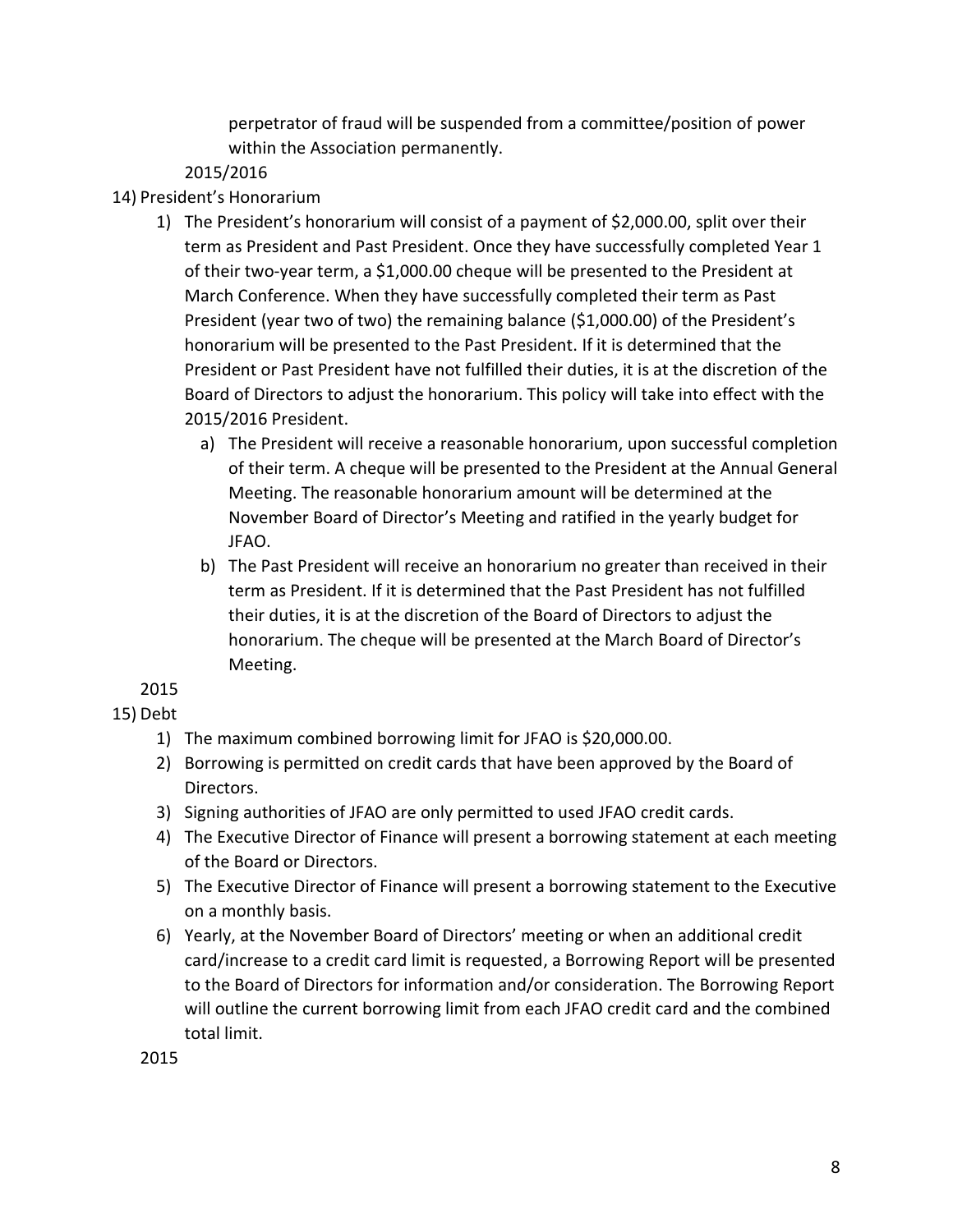# **SECTION 6 – PROVINCIAL EVENTS AND ACTIVITIES**

- 1) When an activity authorized or awarded by JFAO is hosted by a club, county, or zone on behalf of JFAO, then it is considered a provincial activity. 1974/2008
- 2) Valid membership card holders will be entitled to a discount at all provincial dances. 2002
- 3) Registration fees set by committees for provincial events will be individual. Each club that has completed the affiliation requirements within the past year must register a minimum of one member for each event with the exception of provincial fundraising events. The committee may set a maximum entry fee per club. 2004/2008
- 4) All cheques for workshops or events, except March Conference, received by the two week cancellation deadline will be cashed the first business day after the two week cancellation deadline. All cheques for March Conference will be cashed on a weekly basis as they are received.

1992

- 5) Cheques for all JFAO events must be postmarked or received within five days of the registration form being sent. 2001/2008
- 6) Hotel rooms may not be block booked under the Junior Farmer name for any event except March Conference. This does not prevent block bookings under an event name. 2001/2008
- 7) Dress code for all JFAO programs is at the discretion of the provincial committee responsible. The committee shall ensure the required dress code is communicated in all advertisements for the event.

- 8) Organizing committees for all JFAO events should consult with the Fund Development Specialist before approaching sponsors. Clubs must submit a list of local sponsors to the Fund Development Specialist at least two months prior to the event and provide updates on any additional sponsors as soon as they are received. 2000/2008/2019
- 9) Media Coverage Reports
	- 1) A draft media release briefly outlining what will be happening, dates, locations, and a club/committee contact person for media wishing to attend must be submitted to the Executive Director of Communication fourteen days prior to each provincial event. Late submissions will result in a \$50 late fee.
	- 2) An electronic report outlining activities and highlights at each provincial event, workshop, or conference is due to the Executive Director of Communication as soon as possible but no later than 21 days following the conclusion of the event, along with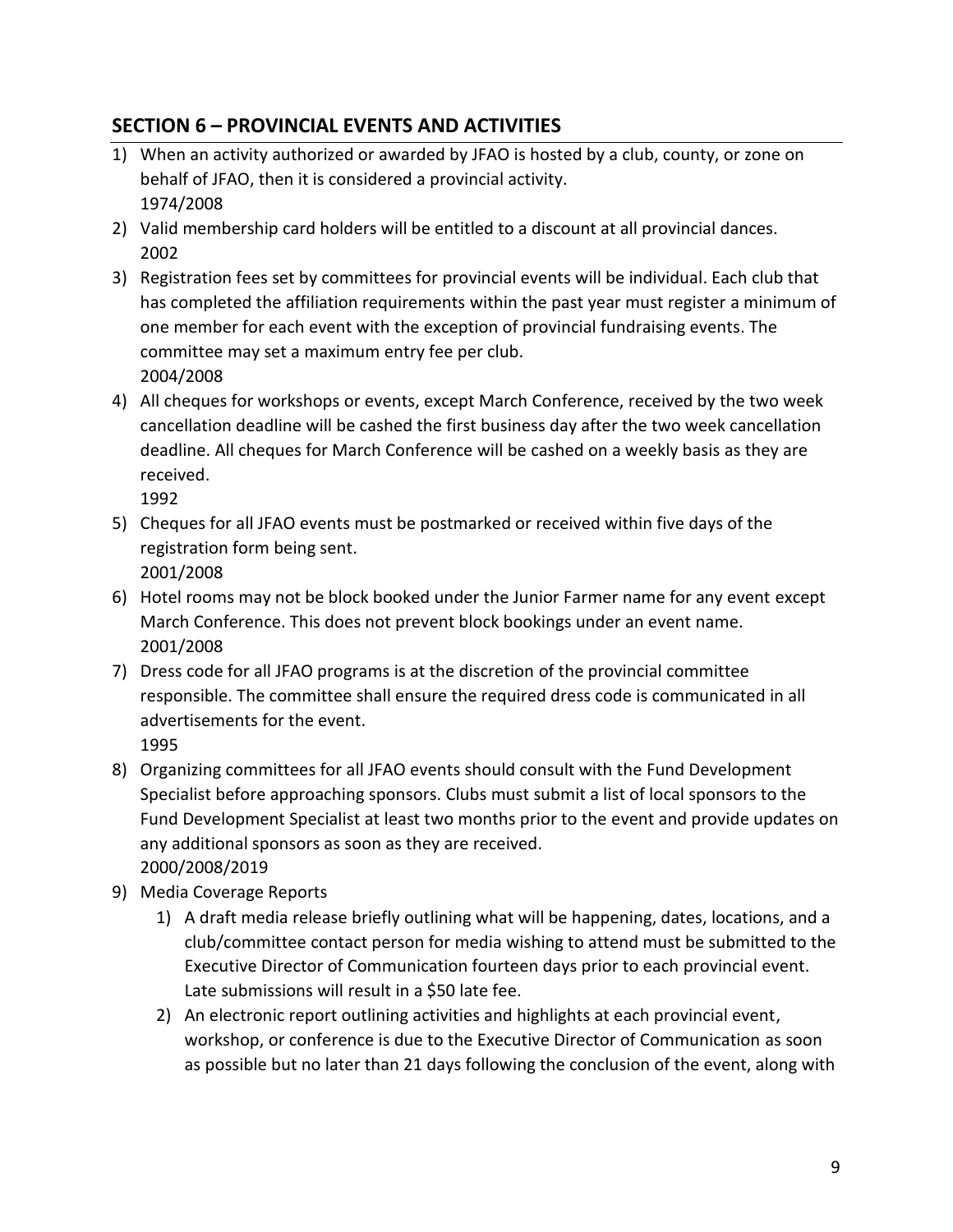a list of club and participant winners (if applicable). Late submissions will result in a \$50 late fee.

2003/2006/2008/2019

10) Insurance Coverage for Events

- 1) Clubs requiring insurance for an event are responsible for paying any additional premium. Requests for additional insurance or proof of insurance must be received by the JFAO office *at least* two weeks prior to the event. 2008
- 2) Anyone making an insurance claim through JFAO insurance is responsible for paying the deductible.

- 11) For all provincial events, clubs are responsible for:
	- 1) Sending team registration information and fees as specified in the event information package (postmarked two weeks prior or received one week prior) 1986/1993
		- a) Clubs who miss the above deadline may still participate but will not receive any awards/recognition and may be subject to a penalty fee. 1986/1993
		- b) Memberships may be registered at any provincial event but will be charged an additional \$5.00 each. Membership information will be immediately passed on to the JFAO office and appropriate Provincial Director. 1996/2000
	- 2) Paying an equal portion of the cost of repairs for any damage at an event when the person(s) responsible cannot be determined. 2003
		- a) Clubs not in attendance do not have to pay a portion of the fee. 2003/2021
- 12) When participating in provincial events of representing themselves in public as JF members, members and their guests will endeavour to represent themselves as good citizens of the community, keeping in mind the need to preserve a positive image of JFAO to ensure the future or the organization.
- 13) Alcohol/cannabis/illicit substance will not be tolerated at any JFAO activity designated by the JFAO as a "Substance-Free Event." Substance-free events include any JFAO events taking place in a non-licensed facility. The club of any participant at such an event found consuming alcohol, cannabis and/or any other illicit substance (other than medically prescribed) will be subject to a \$100 fine for a first-time offence and a \$250 fine for subsequent offences. While the club is responsible to paying the fine to JFAO, it is expected the club will hold the offending member responsible for reimbursing that amount. The situation will be handled in a responsible and professional manner by two people, including at least one of the Committee Chair and/or any member of the Executive. 2007/2011/2019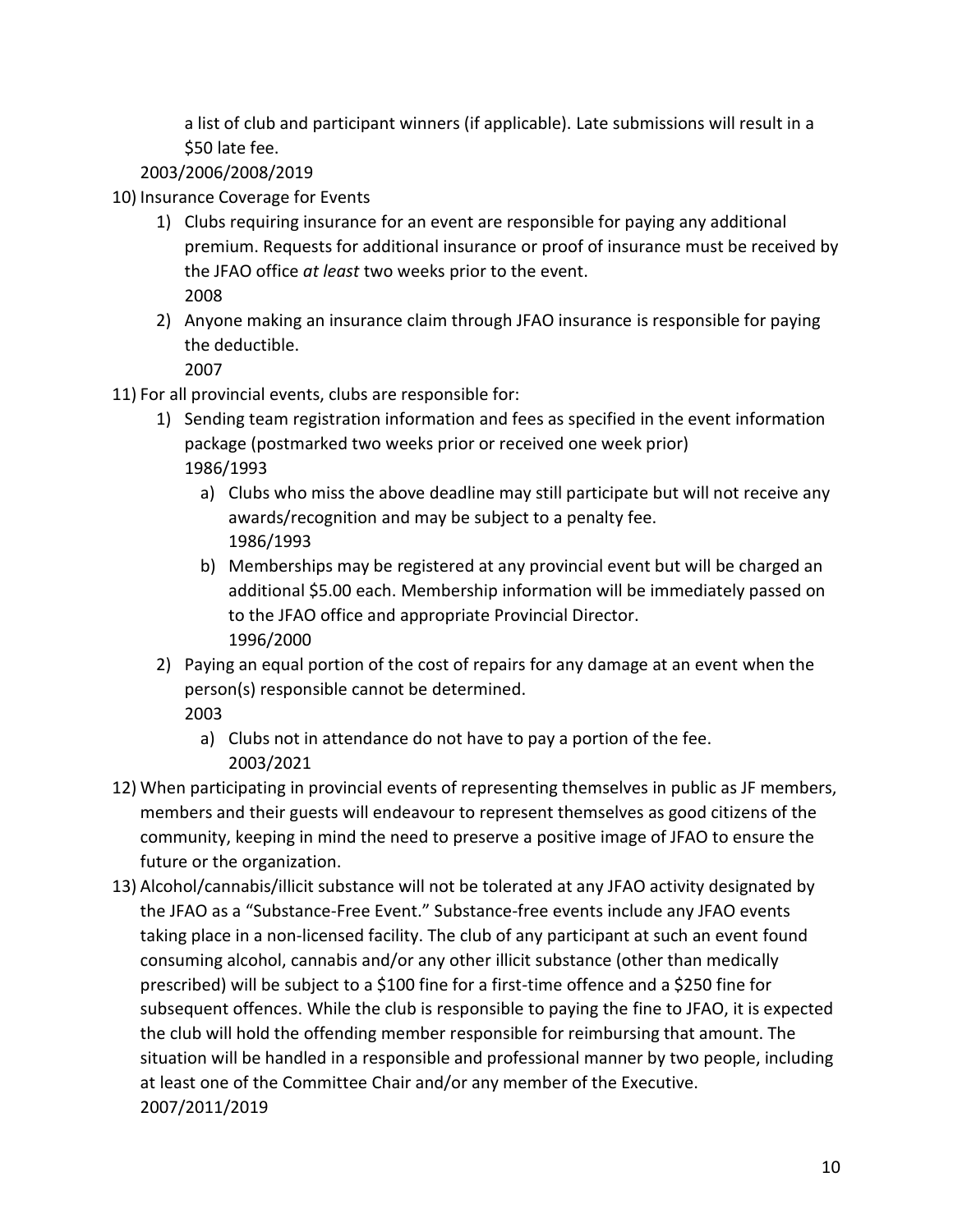- 14) Bars at Provincial Events
	- 1) Bars may be operated on behalf of JFAO if the location allows and the committee in charge feels it appropriate.
	- 2) The organizing club/committee is responsible for obtaining all required licences. 1971
	- 3) Bar proceeds must be kept separate from all other proceeds of the event, except in the case they are required to cover a loss. All remaining bar proceeds will be donated to a registered Canadian charity. 1985
	- 4) Non-alcoholic beverages must be available at all JFAO functions. 2008
- 15) Provincial Workshops and Conferences
	- 1) Unless otherwise specified, all JFAO programs that require JFAO funds must present a budget at least two months prior to the program to either the Board of Directors or the JFAO Executive. Budgets must be submitted to the JFAO office at least two weeks prior to the meeting they are being they are being presented at to allow pre-meeting distribution to the Board.

1999/2010

2) Gifts and reasonable expenses for guest speakers at provincial workshops and conferences shall be left to the discretion of the organizing committee in charge of the event.

1985

- 3) Committee members for JFAO Provincial Events including, but not limited to, Leadership Camp, March Conference, and the Ontario Young Farmers' Forum will be considered for a rebate of 50% of the early bird registration fee if they constructively contribute to the planning and running of the event at the discretion of the Executive. 1995/2004/2007/2019
- 4) Delegates who have paid individual registration fees for JFAO events who find they are unable to attend will have their fees refunded if they notify JFAO two weeks prior to the event. Exceptions may be made in extreme circumstances. 2004/2006/2019

16) March Conference

- 1) March Conference will be held on a weekend in March. 2004/2006/2019
- 2) The location for March Conference will alternate between mid-eastern and midwestern Ontario each year, with Toronto considered the centre. The hotel will be selected and booked by the March Conference Administrator/Committee who oversaw the previous conference not later than the Summer Board of Directors' meeting with approval from the Executive Committee. 2004/2008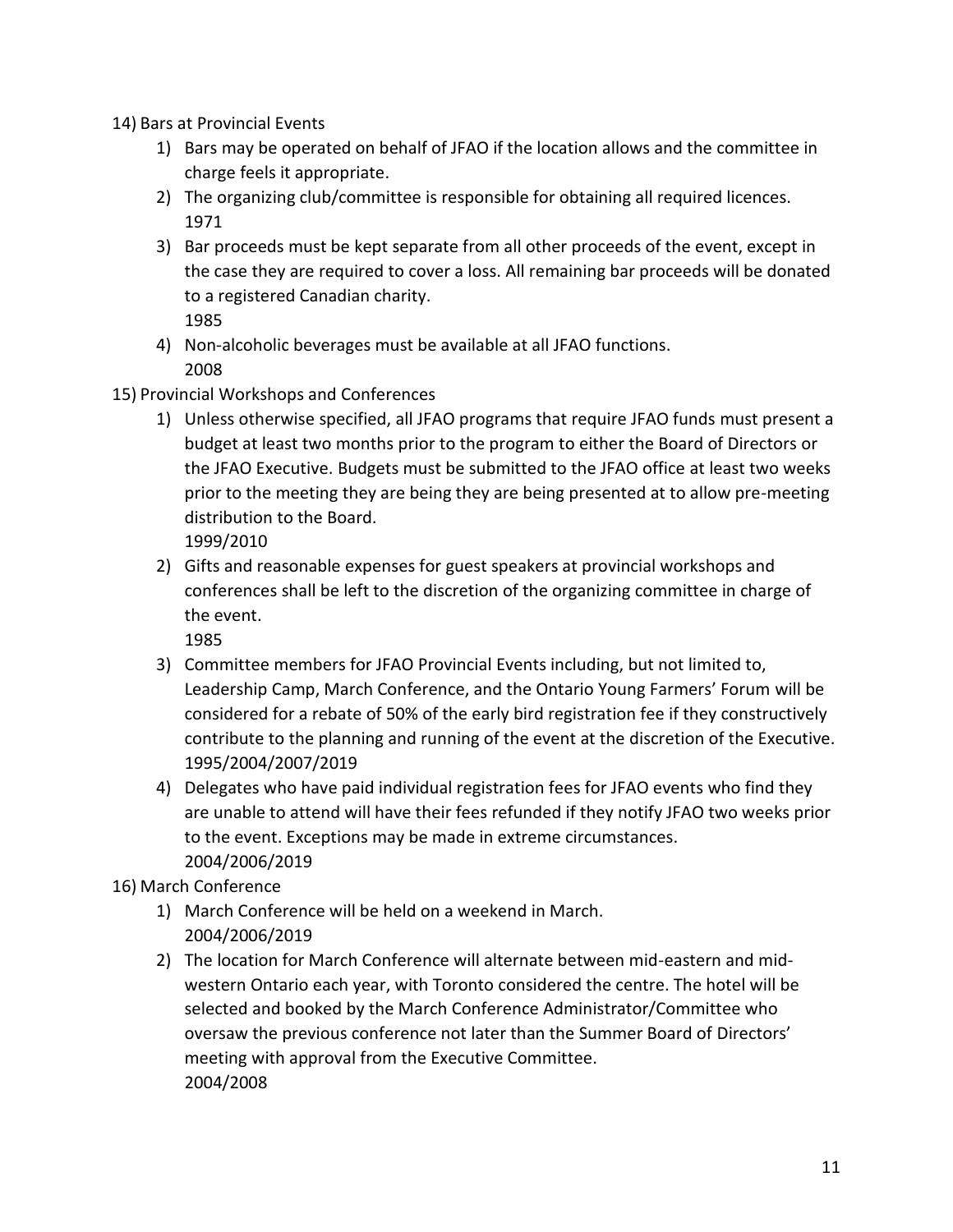- 3) With the exception of the Annual General Meeting, March Conference activities are reserved for March Conference delegates only. Attendees of the AGM may prepurchase tickets to the Friday night dinner. The Saturday night Banquet and Dance may only be attended by ticket holders. 1999/2008/2009
- 4) Members may submit their name to the Executive Director of Programming by August 1 requesting to be a member of the organizing committee. The committee will be finalized by the Executive Director of Programming. 1990/2008/2019
- 5) Committee and Coordinator Responsibilities
	- a) Booking facilities, functions, and speakers for entire conference.
	- b) Communicating all plans with the Executive Director of Programming.
	- c) Preparing a budget of income and expense to be presented at the November Board meeting prior to the conference.
	- d) Setting and collecting delegate fees.
	- e) Financial accountability.
	- f) Determining the conference schedule and rules within guidelines set by the Executive.
	- g) Preparing and circulating schedules and information to delegates.
	- h) Providing the Executive Director of Communication with a welcome message, committee profile and photo, and tentative program by March 1.
	- i) Accommodating the needs of the JFAO Executive for meetings and presentations.
	- j) Providing a complete report and financial statement to be examined after all final expenses are paid, no later than the Summer Board of Directors' meeting following the conference.
	- k) Providing editable electronic copies of all relevant committee documents and forms to the JFAO office for future reference. 1999/2008/2019
- 6) Provincial Director Responsibilities
	- a) Assist throughout the course of the weekend as request by the committee.
- 7) JFAO Office Responsibilities
	- a) Provide a cash advance if required.
	- b) Financial support.
	- c) Copy and mail correspondence providing the committee meets the deadline.
	- d) Record registrations and provide list(s) to the committee.
- 8) The JFAO President and Past President will be offered complimentary March Conference registrations and standard private hotel rooms for the Friday and Saturday nights. The President will also receive two complimentary banquet tickets for family.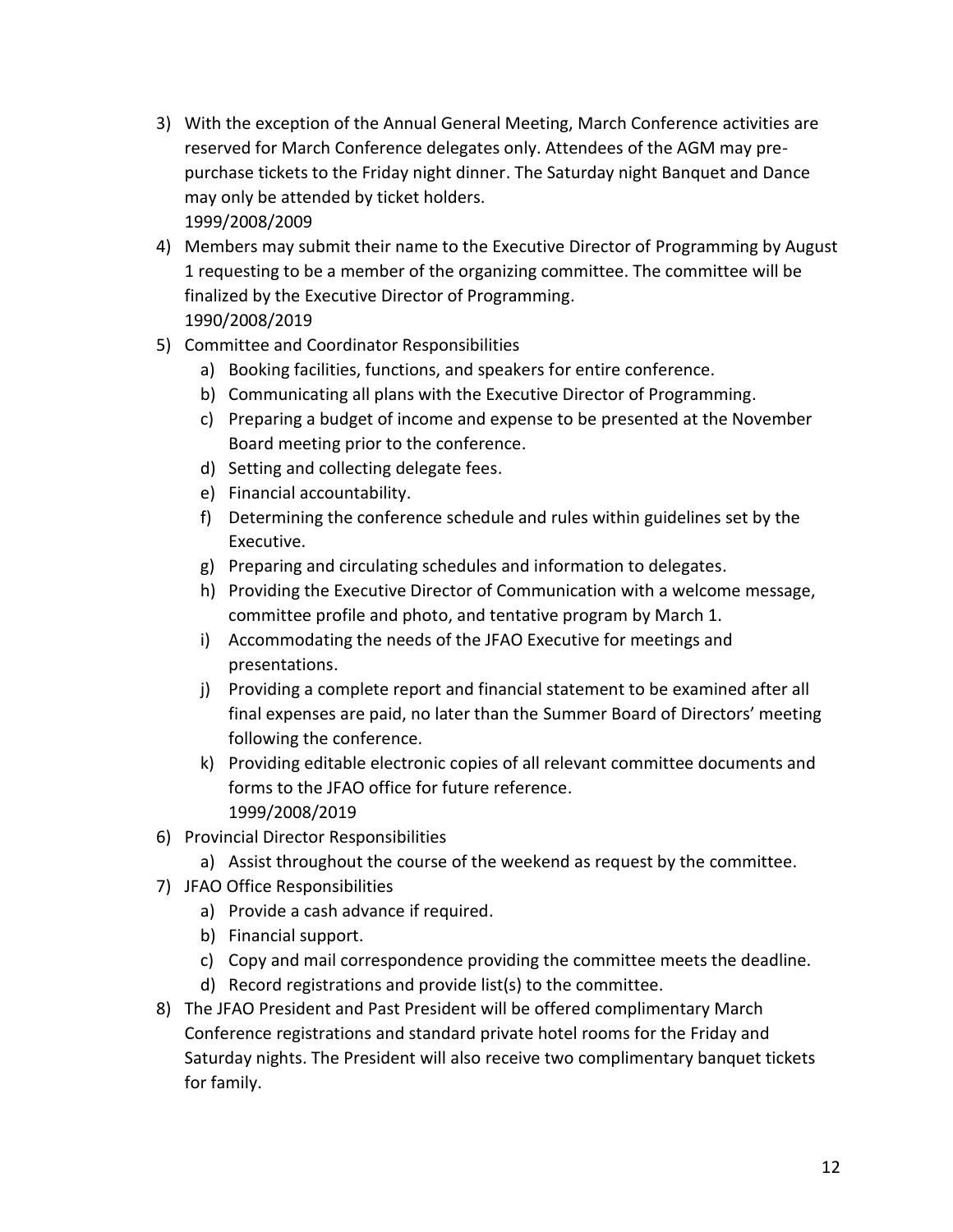- 9) JFAO will provide up to two rooms to be shared amongst the Executive for the Thursday night prior to the conference. When feasible, these will become the JFAO President and Past President's rooms for the following two nights. A room will also be provided for the March Conference Committee. 2009
- 17) Leadership Camp
	- 1) The Executive Director of Programming will appoint a chair of the Leadership Camp Committee by the November Board Meeting. 2008/2019
	- 2) Members may submit their name to the Executive Director of Programming by December 1 requesting to be a member of the organizing committee. The committee will be finalized by the Executive Director of Programming in consultation with the Leadership Camp Committee Chair. 2008/2019
	- 3) Committee Responsibilities
		- a) Booking facilities, functions, and speakers for entire camp.
		- b) Determining the camp schedule.
		- c) Preparing a budget of income and expense to be presented no later than the January Board meeting prior to the camp.
		- d) Setting and collecting delegate fees.
		- e) Financial accountability.
		- f) Determining the delegate schedules and rules within guidelines set by the Executive.
		- g) Preparing and circulating schedules and information to delegates.
		- h) Communicating all plans with the Executive Director of Programming.
		- i) Providing a complete report and financial statement to be examined after all final expenses are paid, no later than the August Board of Directors' meeting following the camp.
		- j) Providing editable electronic copies of all relevant committee documents and forms to the JFAO office for future reference.
		- k) Booking the date and location for the following year's camp with the approval of the Executive, no later than the August Board of Directors' meeting. 20082015/2019
	- 4) Leadership Camp will be held each June on the weekend of the international delegates first two weeks in Canada. 2008, 2010
	- 5) Leadership Camp will be a designated substance-free event and open to senior 4-H members. All attendees are required to stay on the camp site unless previously arranged with the Leadership Camp Chair. 2008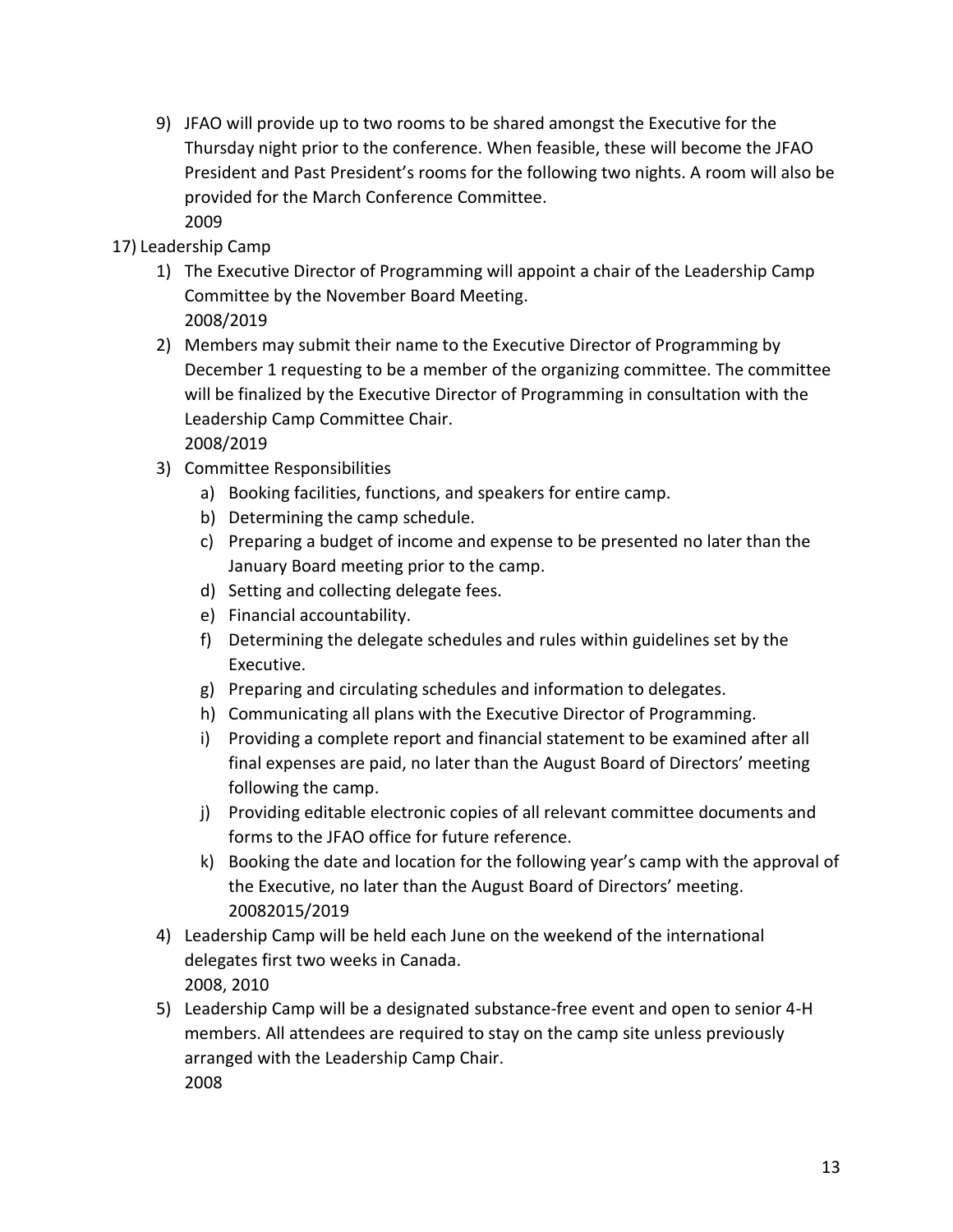6) Visiting International Delegates will not pay registration fees to attend Leadership Camp.

- 18) Ontario Young Farmers' Forum
	- 1) The Ontario Young Farmers' Forum is a program of the Junior Farmers' Association of Ontario, in partnership with the Canadian Young Farmers' Forum and the Ontario Federation of Agriculture.
	- 2) Vision: Creating an opportunity where young farmers can learn, network, and lead.
	- 3) Mission: To provide an educations and leadership development opportunity for young and future farmers of Ontario.
		- a) More specifically, to:
			- i) Identify the problems encountered by young people looking to become established in agriculture, and to exchange ideas about solutions.
			- ii) Promote the exchange of ideas on issues of training and capacity building, and to identify program needs and preferred delivery methods.
			- iii) Enable young people to become familiar with the realities of the agriculture industry.
			- iv) Prepare young and future farmers as leaders and active participants in agricultural organizations.
			- v) Consolidate the opinion of young and future farmers on agricultural and rural issues.
	- 4) The core organizing committee of OYFF will be a maximum of seven people, including a minimum of one CYFF liaison, OFA liaisons, the JFAO Executive Director of Programming and two JFAO liaisons. Specific sub-committees such as programming, marketing, fundraising, etc. will be open to additional volunteer members of any of the organizations, subject to the OYFF age restrictions and approval of the core committee.
	- 5) OYFF will be run each November in conjunction with the OFA Convention, providing the two events remain suitably compatible and acceptable to JFAO and OFA.
	- 6) The OYFF Committee will approve and direct the activities of any staff working on OYFF.
	- 7) OYFF will run in accordance with the policies and program requirements of JFAO, CYFF, and OFA.
	- 8) OYFF Partner Responsibilities
		- a) OFA Responsibilities
			- i) Assist with event organization hotel contacts, room bookings and convention rates, equipment, etc. through the OFA Convention Convener.
			- ii) Facilitate teleconferences.
			- iii) Provide program advice and input on organizing the agenda.
			- iv) Assist with booking speakers and sessions.
			- v) Assist with sponsorship.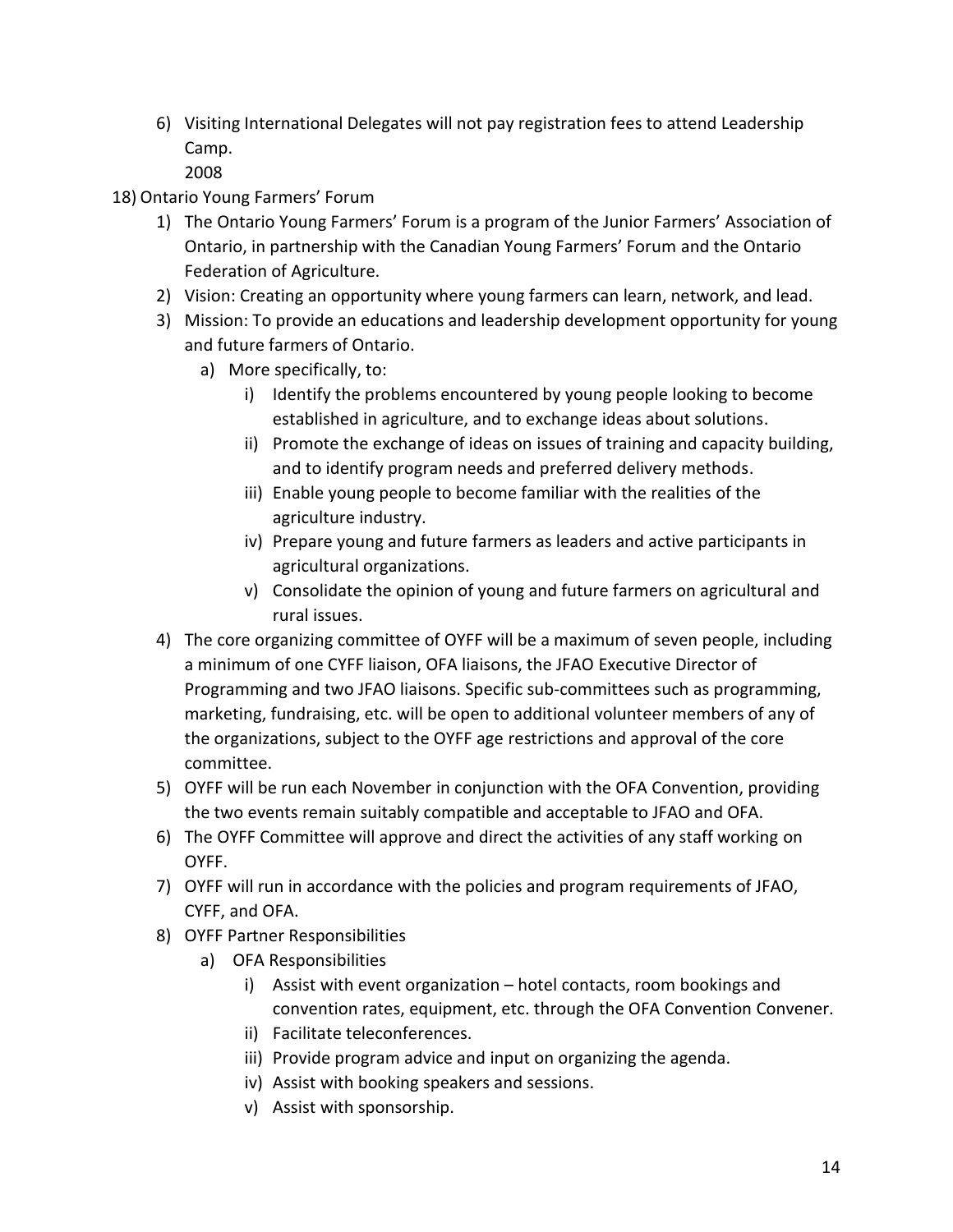- vi) Marketing through OFA Field Staff, members, trade shows, website link, and publications.
- vii) Invoicing JFAO directly in a timely manner for any OYFF specific expenses.
- viii)Promote connections and networking between OYFF and OFA delegates.
- b) JFAO Responsibilities
	- i) Budget and finances.
	- ii) Contracts, fees, and timely banking.
	- iii) Grant applications.
	- iv) Registration and delegate information.
	- v) Administration, records, event debriefs.
	- vi) Program and agenda setting.
	- vii) Design, hosting and maintenance of a professional event website.
	- viii)Marketing through JFAO website, trade shows, members, media, publications, and mailings.
	- ix) Assist with sponsorship.
	- x) Liability insurance.
	- xi) Charitable donations.
	- xii) Ensuring partners and sponsors are prominently and properly assigned.
	- xiii)Promote connections and networking between OYFF and OFA delegates.
- c) CYFF Responsibilities
	- i) Program advice and support.
	- ii) Grant/financial support.
	- iii) National recognition.
	- iv) National voice and connection with other provinces.

## 19) Competitive Events

- 1) JFAO's competitive events include Winter Games, Autumn Profile, and Sing Swing. The experience of hosting these events will be shared on a zone rotation basis, with the clubs within each zone determining how the event will be hosted.
- 2) If clubs within a zone do not wish to host during their turn, the Competitive Events Committee will accept bids from the interested clubs, and the top three bids as determined by the Committee may make a presentation to the Board of Directors. Incomplete bids will be disqualified by the Committee. The Board of Directors will make the final decision to award the event to the best overall bid.
- 3) Competitive Events Zone Rotation Schedule

| Event               | 2019 | 2021<br>2022<br>2026 | 2020<br>2024<br>2027 | 2022<br>2023<br>2028 | <b>Hosted</b><br><b>During</b> |
|---------------------|------|----------------------|----------------------|----------------------|--------------------------------|
| <b>Winter Games</b> |      | Central              | West                 | East                 | Mid-Feb.                       |
| Autumn Profile      |      | West                 | East                 | Central              | Mid-Oct.                       |
| Sing Swing          |      | East                 | Central              | West                 | Late-Nov.                      |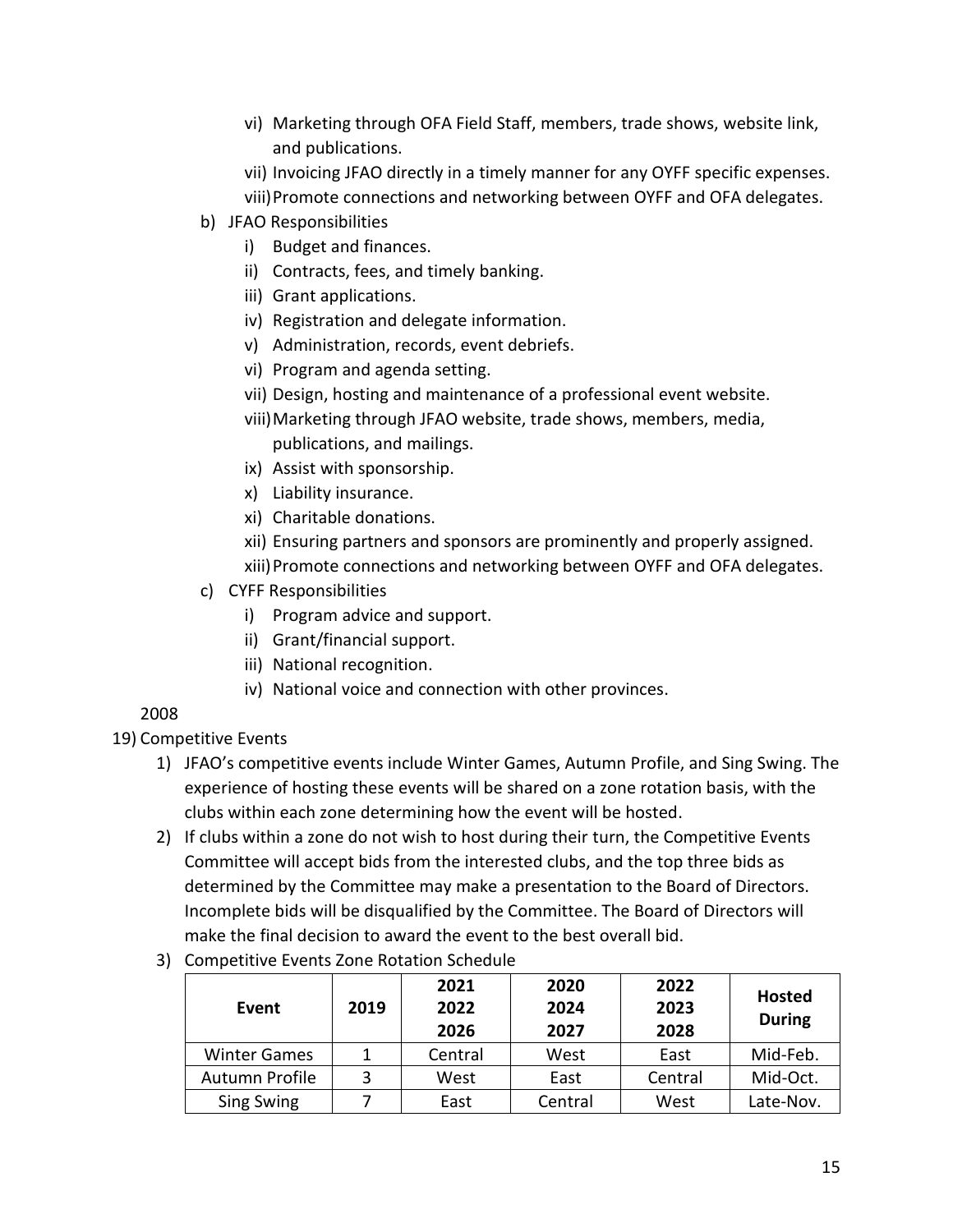- 4) Host Club Responsibilities
	- a) Review all of the JFAO events and safety policies.
	- b) Communicate with the JFAO Competitive Events Committee.
	- c) Prepare a bid (idea of what will happen, location, date) and budget of income, expenses and projected profits for the entire weekend.
		- i) Must be presented four Board of Directors' meetings in advance.
		- ii) Must be submitted two weeks prior to the meeting and pre-approved by the Finance Committee. 1998/2005/2010
	- d) Set and collect individual entry fees (a club maximum should be established).
	- e) Overall organization and running of the event.
	- f) Determine activities or competitions within the JFAO guidelines.
	- g) Book facilities and judges.
	- h) Ensure a first aid kit is readily available or sign out the JFAO kit.
	- i) Request proof of insurance from the JFAO office if required to book facilities or for unusual events.
	- j) Setting a dress code (may be different for day events and dances) and including it in the rules and regulations.
	- k) Prepare and submit approximate schedules and the rules and regulations six months prior to the event via email to the Chair of the Competitive Events Committee. Late packages will be subject to a \$50 fine. 1998/2003
	- l) Consult with the Executive Director of Finance or the General Manager before contacting sponsors.
	- m) Submit a list of local sponsors to the Executive Director of Fund Development at least two months prior to the event and submitting any additional sponsors as they are signed on.

- n) Ensure all clubs have registered and/or paid for at least one member.
- o) Provide a final schedule of activities to each club contact one week prior to the event.
- p) Provide one facilitator at each competition on the day of the event.
- q) Offer transportation to the Saturday dance at no additional charge to current members with proof of membership.
- r) Cover all costs associated with a Board of Directors' meeting when held in conjunction with the event.
- s) Financial accountability
	- i) Must have all cash receipts and cheques received on the day of the event deposited within five days.
	- ii) Income and expense statements will be prepared for: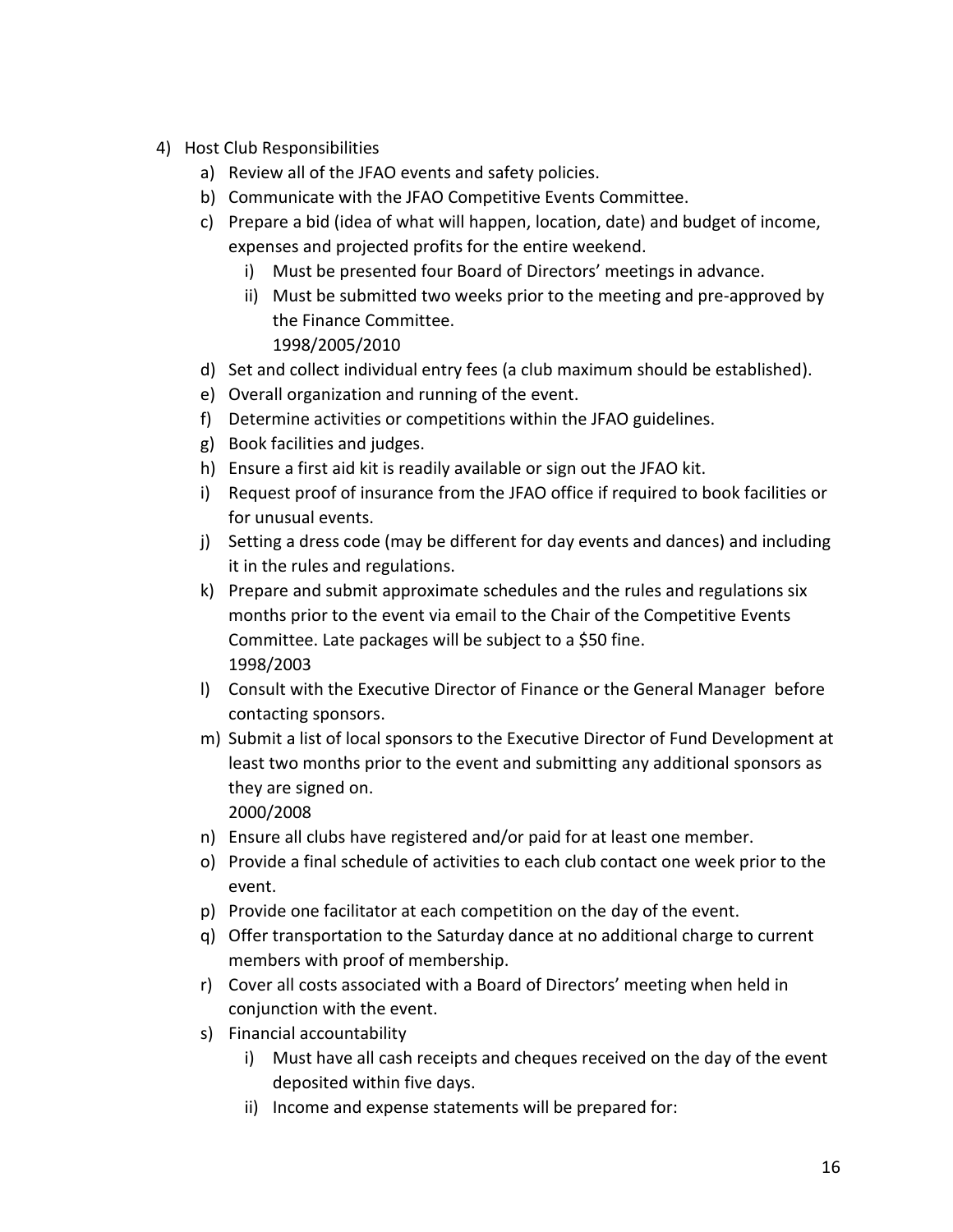- a. Day events
- b. Dance(s)
- c. Bar(s)
- iii) JFAO requires a complete financial statement which will be examined after final expenses are paid, or by the second board meeting following the event. The host county will receive 50% and the province will receive 50% of the net profit or loss, excluding bar profits which must be donated to charity (unless needed to cover a loss).
	- a. The host club must give the 50% profit to JFAO at the board meeting where the complete financial statement is approved. Late payment of the 50% profit will be subject to a \$50 fine.
- t) Host committees will invoice clubs for any fees not received by the date of the event. Should any fees still be outstanding when the host committee presents its final report to the Board of Directors, JFAO will issue its own invoice for the amount plus interest. Provided the host committee shows JFAO copies of two unpaid invoices that were sent to the club owing fees, the host committee will receive 40% of any amount collected after JFAO issues its own invoice.
- u) Provide an updated electronic copy of any relevant documents to the JFAO office for future reference.
- 1995/1999/2003/2004/2005/2008/2013/2019
- 5) JFAO Responsibilities
	- a) Competitive Events Committee
		- i) Provides advice and resources.
		- ii) Provides and approves rules.
	- b) Provincial Directors
		- i) Assist as requested on the day of the event but will not run the event.
	- c) Policies and Procedures Committee
		- i) Checks eligibility of participants.
		- ii) Ensures participants are members.
		- iii) Ensures participating clubs have paid all debts to JFAO and met all other requirements.

#### 1986/2003/2006

6) Visiting delegates may participate in team events providing only one delegate be allowed per team.

- 7) Club and Member Responsibilities
	- a) Teams may be made up of any JFAO member. Teams must state at the beginning of the competition which club will receive the points.
		- i) Clubs will only receive points from one team per event unless more than one team is specifically allowed.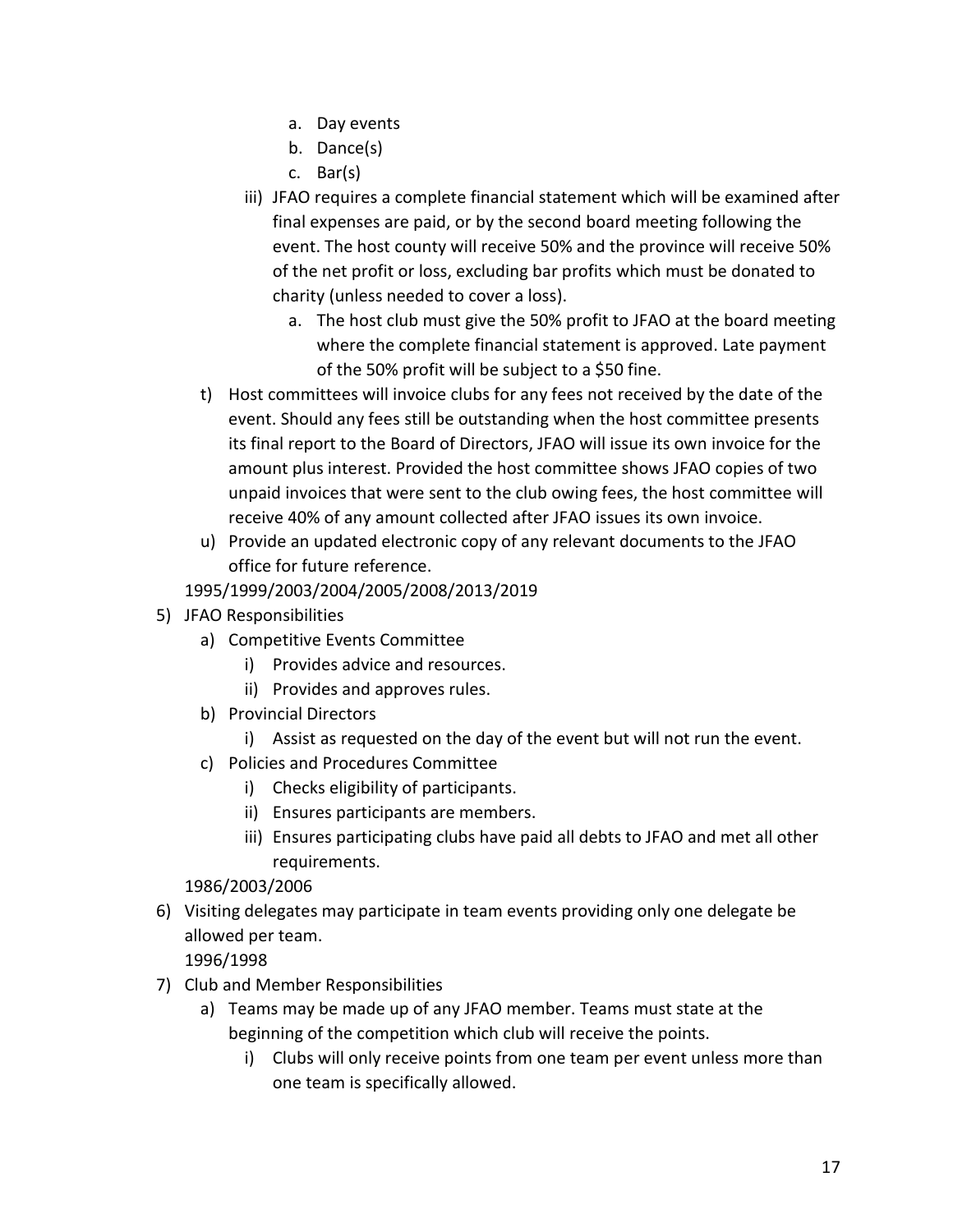- ii) In order for a club to receive the points, there must be representation from that club on the team. 1973/1991/2003
- iii) Any county and zone competitions which may be carried through to the provincial level should adhere to the provincial regulations governing that competition.
	- 1966

## 20) Complaints

- 1) Only the Provincial Director or Club President can lodge a complaint with the applicable Committee, and it must be submitted in writing within one hour of the end of the activity in question. The committee in charge will have the final say in interpreting rules and solving disputes at any organized activity. Any ruling changing the decision of the judges shall be decided on by a committee consisting of:
	- a) A representative of the organizing committee;
	- b) The JFAO President or Past President;
	- c) Chair or representative of the Competitive Events Committee. A representative from each of the teams/individuals involved will be invited to attend this meeting.

## 1962/1966/1969/1995/1998

- 21) Animals at events
	- 1) No member shall bring a pet or animal to a JFAO event unless:
		- a) The member requires a service animal as outlined by the Accessibility for Ontarians with Disabilities Act.
		- b) Explicitly requested or approved by the organizing committee.

2020

- 22) Gross Misconduct
	- 1) Symbols and expressions of oppression and hate will not be tolerated at any JFAO event.

2020

## **SECTION 7 – SAFETY AND SECURITY**

- 1) All club and JFAO events and activities are voluntary, subject to the requirements laid out in the Constitution and the JFAO Policies. 2008
- 2) Clubs and committees are expected to make reasonable efforts to ensure the safety of all participants in official JFAO programs, but participants in all club and JFAO activities, authorized or non-authorized, take part at their own risk, and are personally responsible for their own behaviour and participation. 2008
- 3) Parents and guardians of members under the age of 18 are responsible for their children's participation in JFAO and club programs and activities.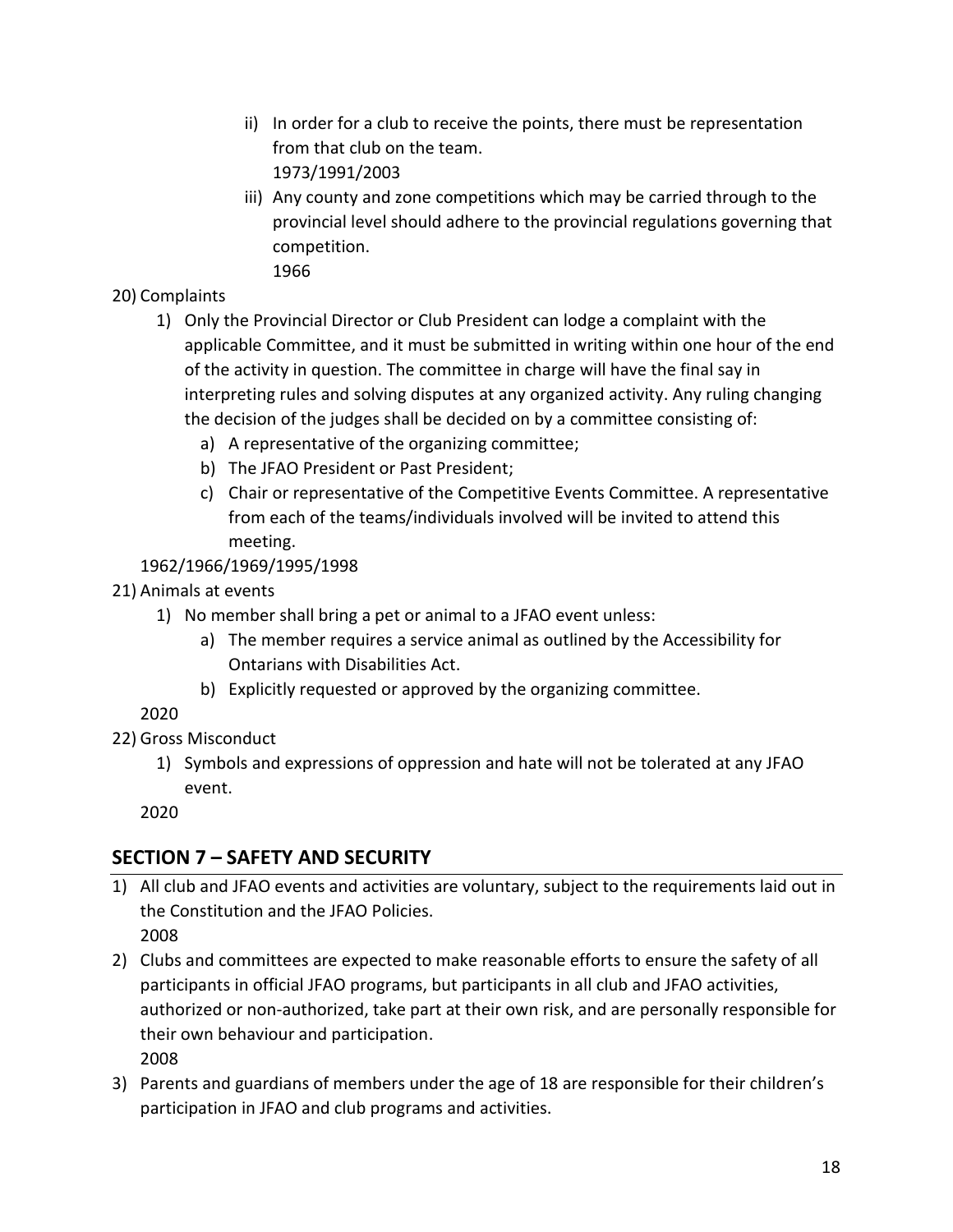- 4) A first aid kit must be readily available during all provincial events and activities. JFAO will make a first aid kit available for clubs to sign out for major events. Any items used while signed out must be replaced or the \$20 deposit will be forfeited. 2009
- 5) COVID-19
	- 1) All clubs and organizing committees are to follow health guidelines set out by their local health unit, as well as any additional guidelines and requirements set by the facilities being used for events.
	- 2) Health screening must be completed by individuals before participating in events or entering the building.
	- 3) Information will be gathered from attendees for contact tracing purposes.
	- 4) In the event of a confirmed positive test results following an event, contact the JFAO President to report the positive result.
	- 5) For events with vaccine requirements, all efforts will be made in order for the event to be inclusive.
		- a) Clubs will not be penalized for not attending events due to vaccine status.
	- 6) Policies 7.5 1-6 can be null and voided if the Executive votes unanimously to have it removed.

2022

## **SECTION 8 – TRAVEL EXCHANGES**

- 1) JFAO offers a maximum of nine International/Interprovincial exchanges, which are outlined in the Exchange Application Package each year. 2008/2017
- 2) Outgoing delegates must be aged 18-29 for interprovincial and 20-29 for international exchanges as of January 1, the year of the exchange. 2005
- 3) Members in good standing after one year may apply to win one international travel opportunity or one interprovincial travel opportunity where the delegates are chosen by a selection process determined by the Travel and Hospitality Committee and outlined in the Exchange Application Package. 1984/2001/2008
- 4) Delegates selected for exchange are required to bring a semi-formal outfit to wear at official events while on exchange. 1985/1988/2002/2009
- 5) A member who has previously been awarded a JF travel opportunity may apply for a different travel opportunity. Priority will be given to any qualified member who has not previously been awarded a travel opportunity. 2004/2009
- 6) The bursaries for successfully completed exchanges are as follows: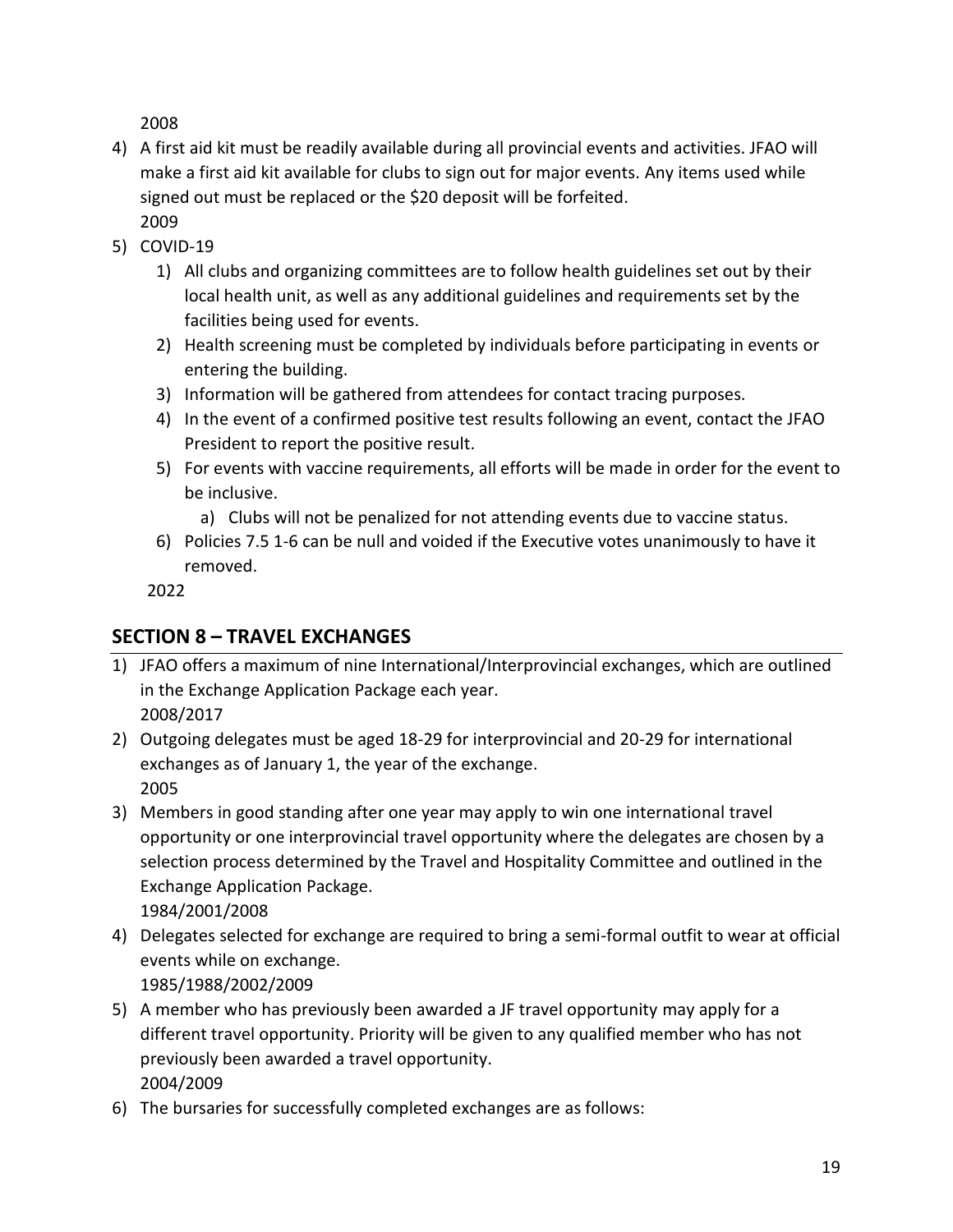- 1) Exchanges to Australia two-thirds of flight costs or \$1500, whichever is less.
- 2) Exchanges to Europe two-thirds of flight costs or \$500, whichever is less.
- 3) Exchanges interprovincially one-half of flight costs or one-half of travel costs at 30 cents/km or \$300, whichever is less

2014/2017

7) The bursary amounts will be re-evaluated by the Board of Directors each year as part of the JFAO budget process. The rate in place at the time of awarding will apply for exchanges not yet complete.

#### 1985/1988/1992/1993/2002/2004/2005/2007/2008

- 8) Travel opportunities are considered a reward for members. Bursaries may be denied by the Executive upon the recommendation of the Travel and Hospitality Committee for inappropriate behaviour on exchange, delegates will receive a travel bursary only after successfully completing the following requirements:
	- 1) Pre-exchange
		- a) Provide for approval by the JFAO Executive Director of Communication and Executive Director of Community and International Programs a draft media release containing a personal bio and photo, information about the upcoming trip, and how the exchange was awarded. Upon arrival, this will be sent out to local media and used to market JFAO.
			- 2015
	- 2) During the Exchange (International only)
		- a) Provide a monthly update on the experience to the JFAO Executive Director of Communication and Executive Director of Community and International Programs for the JFAO website, newsletter, and local media. Photos are encouraged.
			- 2015
	- 3) Post-exchange
		- a) Within 30 days of returning, provide a media release/report with personal photo(s) outlining the full exchange experience for the JFAO Executive Director of Communication and Executive Director of Community and International Programs, and travel receipts for the JFAO Executive Director of Finance. 2015
			- i) Also providing a report of any additional information that may be useful to JFAO, i.e. recruitment, events, structure, etc. for the Executive Director of Community and International Programs.
			- ii) Do at least one presentation on the exchange at a JFAO event before the end of the current year in consultation with the JFAO Executive Director of Community and International Programs. Travel expenses for this event may be claimed from JFAO as per Section 5-1.
- 9) Any member wishing support from JFAO to attend the World Congress of Young Farmers must prepare a proposal and submit it for financial consideration.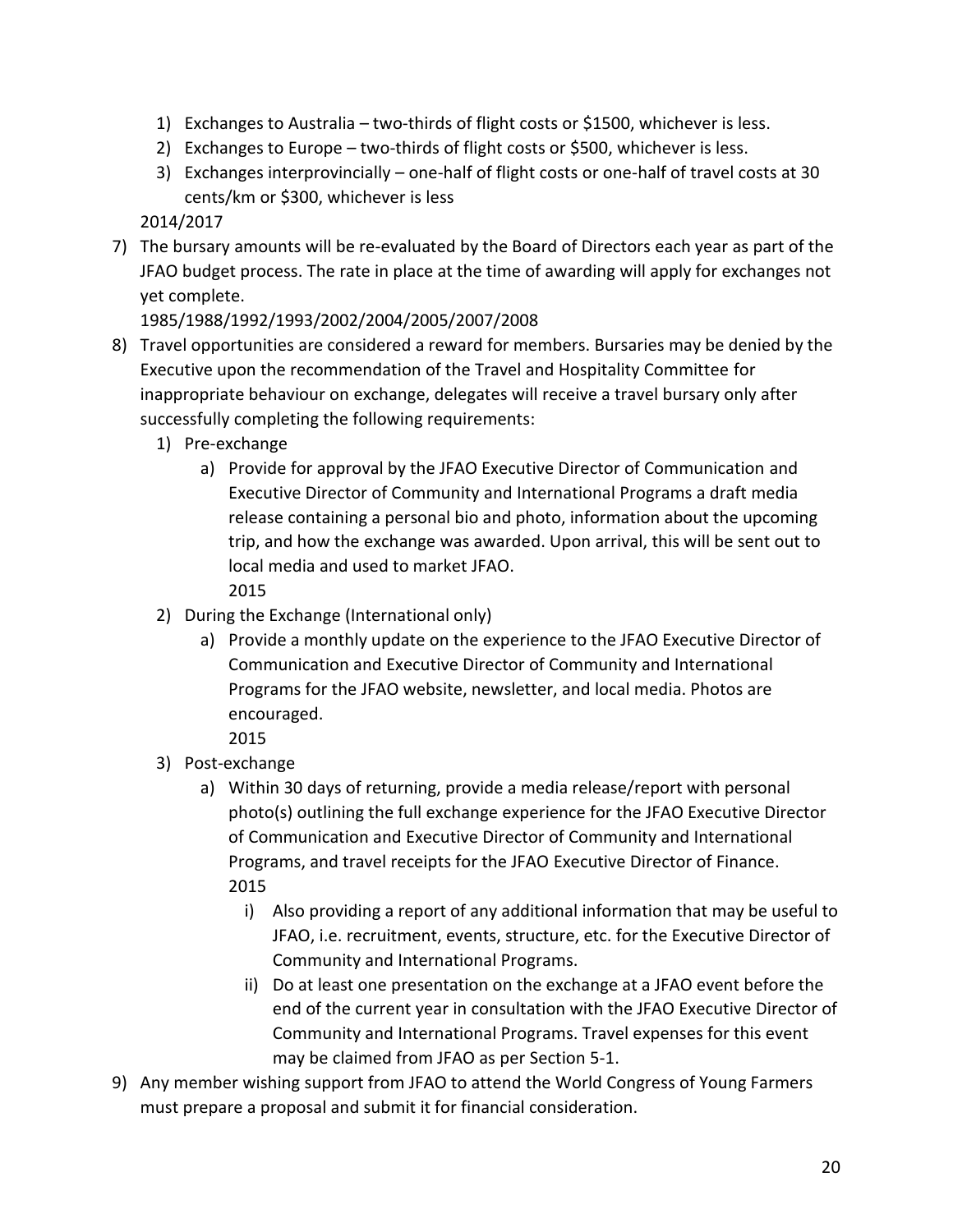10) All official incoming and outgoing JFAO delegates will receive a complimentary JFAO crest. Outgoing delegates are to sew the crest to a bag, coat, or personal item to take with them on exchange.

1967/2006/2008/2015

- 11) Delegate Rotation
	- 1) The incoming delegate rotation for the following year will be confirmed at the Summer Board of Directors' meeting to assist clubs with scheduling any major events. 2008
	- 2) International Delegate Rotation for 2019

| Orientation: Late Afternoon May 26 | Break: July 7 - July 13       |  |
|------------------------------------|-------------------------------|--|
| Zone 3: May $26 -$ June 8          | Zone 5: July $14$ – July 27   |  |
| Zone $2:$ June $9 -$ June 22       | Zone 7: July $28 -$ August 10 |  |
| Zone 1: June $23 -$ July 6         | Zone 4: August 11 - August 24 |  |

- a) Pre-break week host applications will be due approximately one month prior to the delegate's arrival. To make travelling to Canada easier, delegates will be given a list of hosts from the Executive Director of Community and International Programs with host addresses before they arrive. 2015
- 3) Autumn Delegate Schedule
	- a) The Autumn Delegates schedule will be a duration of two weeks and will include attending Sing Swing and the Ontario Young Farmers Forum.
	- b) Host applications will be available by the Summer Board of Directors' meeting. 2017
- 4) Incoming delegates must be between ages 19-30. 2005
- 5) Delegates will only be hosted by households with at least one other member of the same gender.

- 12) Host Club and Host Families Responsibilities
	- 1) Host families and clubs are responsible for:
		- a) A safe, clean, and comfortable environment.
		- b) A place to sleep, preferable a bed in a private bedroom.
		- c) Healthy meals at home (minimum two per day, or provide a packed lunch).
		- d) Safe transportation to family, club, and provincial JF activities.
		- e) Opportunity to do laundry.
		- f) Free time and appropriate privacy.
		- g) Contacting the next host/club at least two weeks ahead of time to arrange a mutually convenient transfer/pickup location and time.
	- 2) Host families and clubs are not responsible for: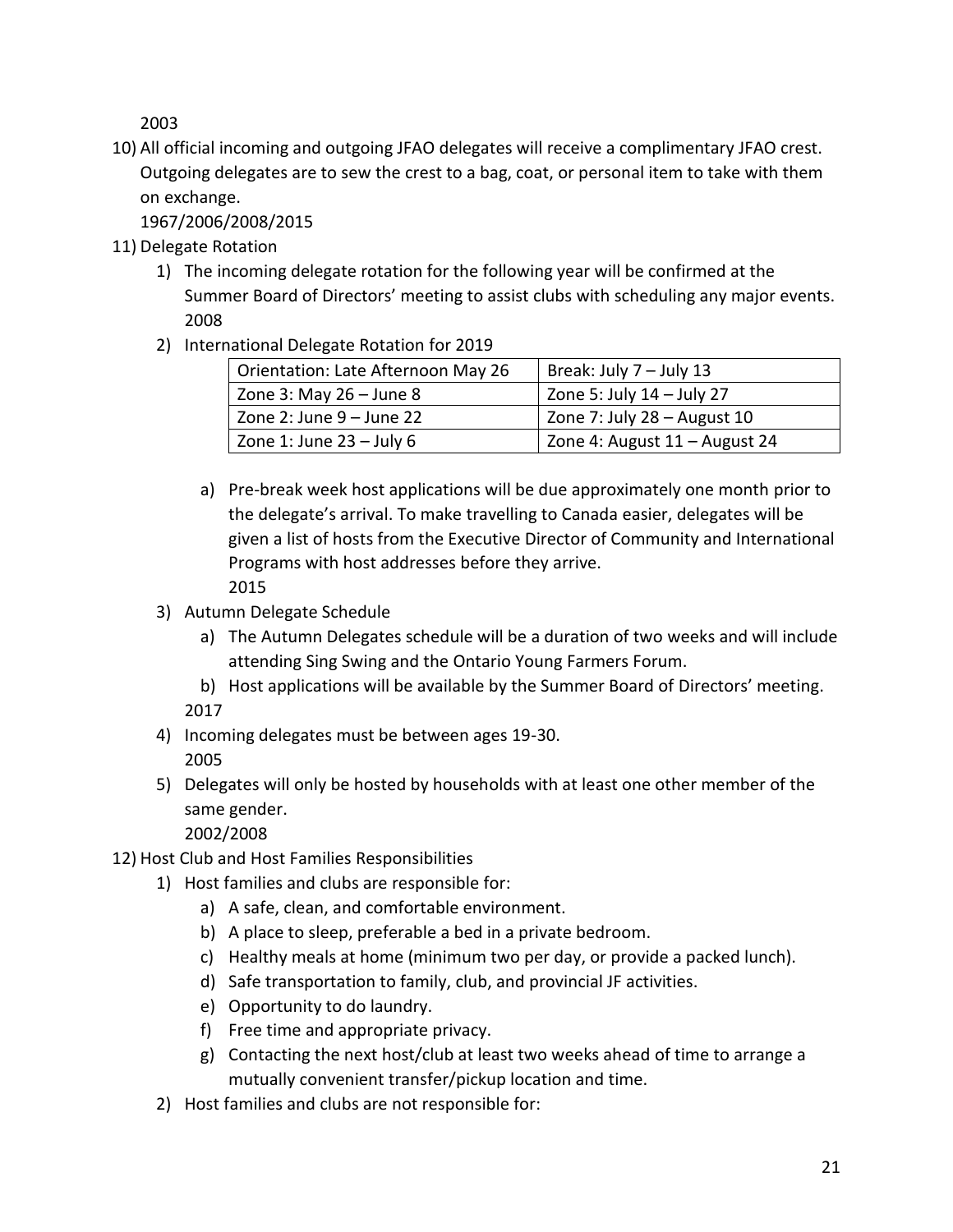- a) Paying for meals outside the home (must be kept within reason, maximum one per day)/
- b) Paying for long distance phone calls
- c) Running tours every day (remember, they are here to experience your normal life in Ontario).
- d) Paying delegate admission fees (but can if desired).
- e) Personal expenses or souvenirs.

## 13) Host Clubs Planning Events

- 1) Clubs will not announce plans for delegates not being hosted by their own members without first consulting with the other hosting clubs. Once these arrangements are made, clubs will give proper notice to the other clubs should changes be needed. 2009
- 2) Delegates are hosted on an individual basis and are to remain with their host family or club throughout the time assigned to them. Delegates will not receive visitors or make other arrangement without the prior permission of the individual host or host club and Executive Director of Community and International Programs. 2008
- 3) Clubs and zones are encouraged to make group tour arrangements when appropriate, but delegates should not expect to see each other on a daily basis and hosts are not obligated to follow through on such requests. 2009
- 4) Clubs will arrange activities for visiting delegates within their own area. Clubs will not arrange delegate activities in another club's area without consulting that club. 2005
- 5) JFAO does not serve as an employment agency for visitors to Ontario. 1979
- 14) Delegates at Provincial Events
	- 1) When any group other than JFAO decided to have an activity for visiting delegates, the expenses involved for the visitors will be the responsibility of the group sponsoring the activity and will not be paid by JFAO. 1983
	- 2) Clubs are strongly encouraged to waive registration and admission fees for delegates attending club-hosted dances and events. Where financial considerations make this impossible, exchange delegates will pay no more than the early bird fee for JF members regardless of whether that deadline has passed. 2009
- 15) Ambassador's Reunion
	- 1) An Ambassador's Reunion open to all members will be held each summer to promote the JFAO Exchange program and recognize past delegates, current visiting delegates, and delegate hosts.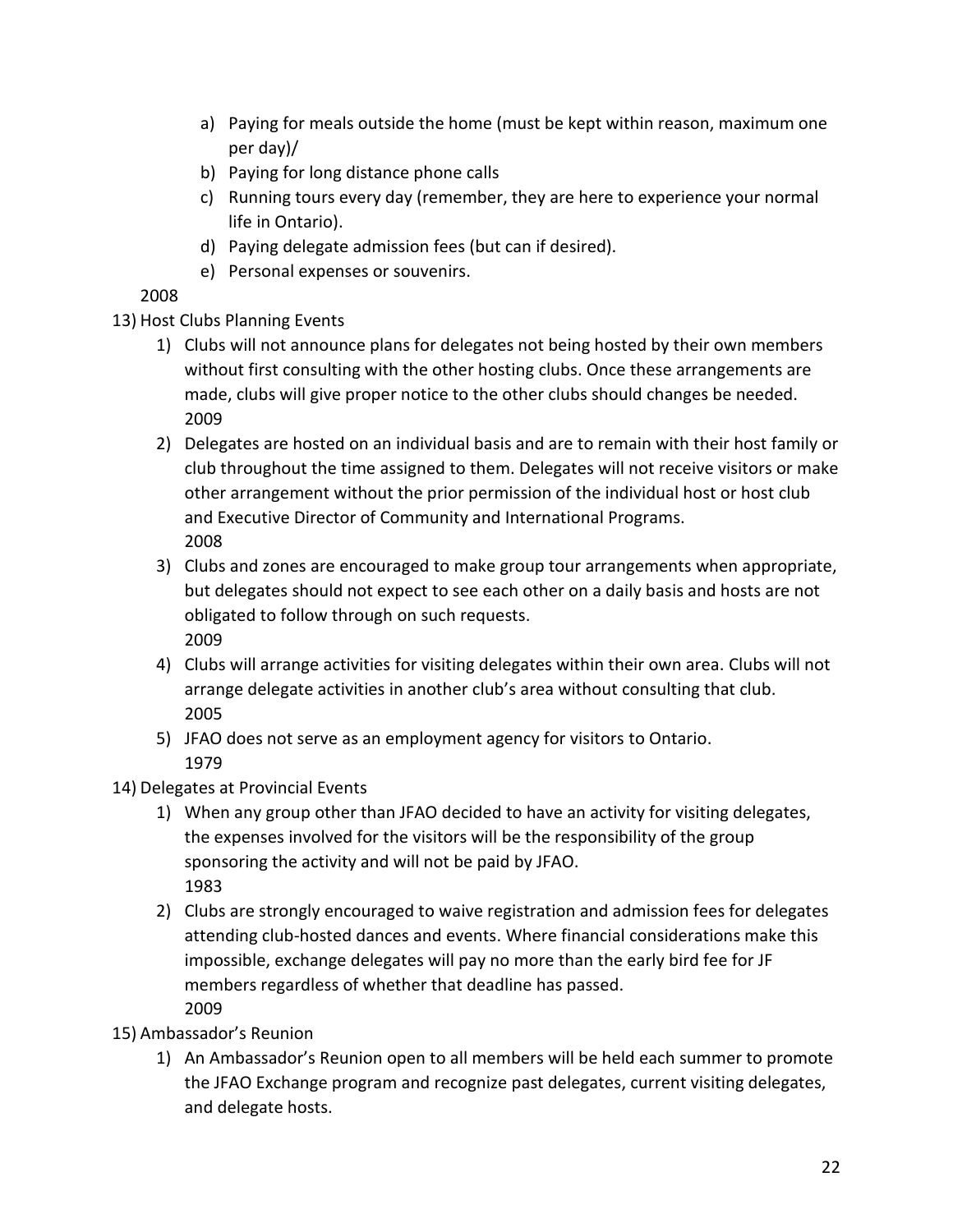2) The Reunion Organizing Committee will consist of the Travel and Hospitality Committee and the Travel Opportunity winners from the preceding two years, with the exception of the Australia winner who will be from the past three years. The Executive Director of Community and International Programs will organize the first meeting.

2000/2004/2006

3) Visiting international delegates will attend the Ambassador's Reunion, Leadership Camp, and any provincial event they are required to attend free of charge. 2008/2009

# **SECTION 9 – HONOURS AND AWARDS**

- 1) Member Awards
	- 1) JFAO recommends clubs establish an annual award for the most enthusiastic member in the club. Suitable awards will be available from the JFAO office or official supplier at cost.

- 2) JFAO recommends that clubs and members nominate individuals eligible for the President's Rose Awards for Outstanding Novice Member (2 years and under), Most Outstanding Member, and Most Outstanding Retiring Member (must have reached the upper age limit of JFAO). Nominees must have shown outstanding involvement in organizing and participating in club events, initiative in new programs, promoting JF, and member recruitment. The selection committee will consist of the JFAO President and a suitable JFAO sponsor representative. 1994/1998
- 3) Clubs and counties may order one Past President's pin from JFAO each year at no extra charge to be presented to county or club Presidents during their annual banquet or other suitable occasion after the completion of their term. 2002/2009
- 4) Clubs may order five- and ten-year member awards at the end of each year from JFAO to be awarded to such members. It is the club's responsibility to determine the eligibility for these awards with the support of the JFAO database, and recipients must have reached the milestone and been members in the most recently ended year. JFAO will recognize five- and ten-year members annually and present 15-year members with an engraved clock at the Annual Banquet. 2002/2009
- 5) Retiring members of the JFAO Board of Directors will be presented with a Provincial Directors pin at the JFAO Annual Banquet, provided they have not served a previous term and received one. 2008
- 2) Club Awards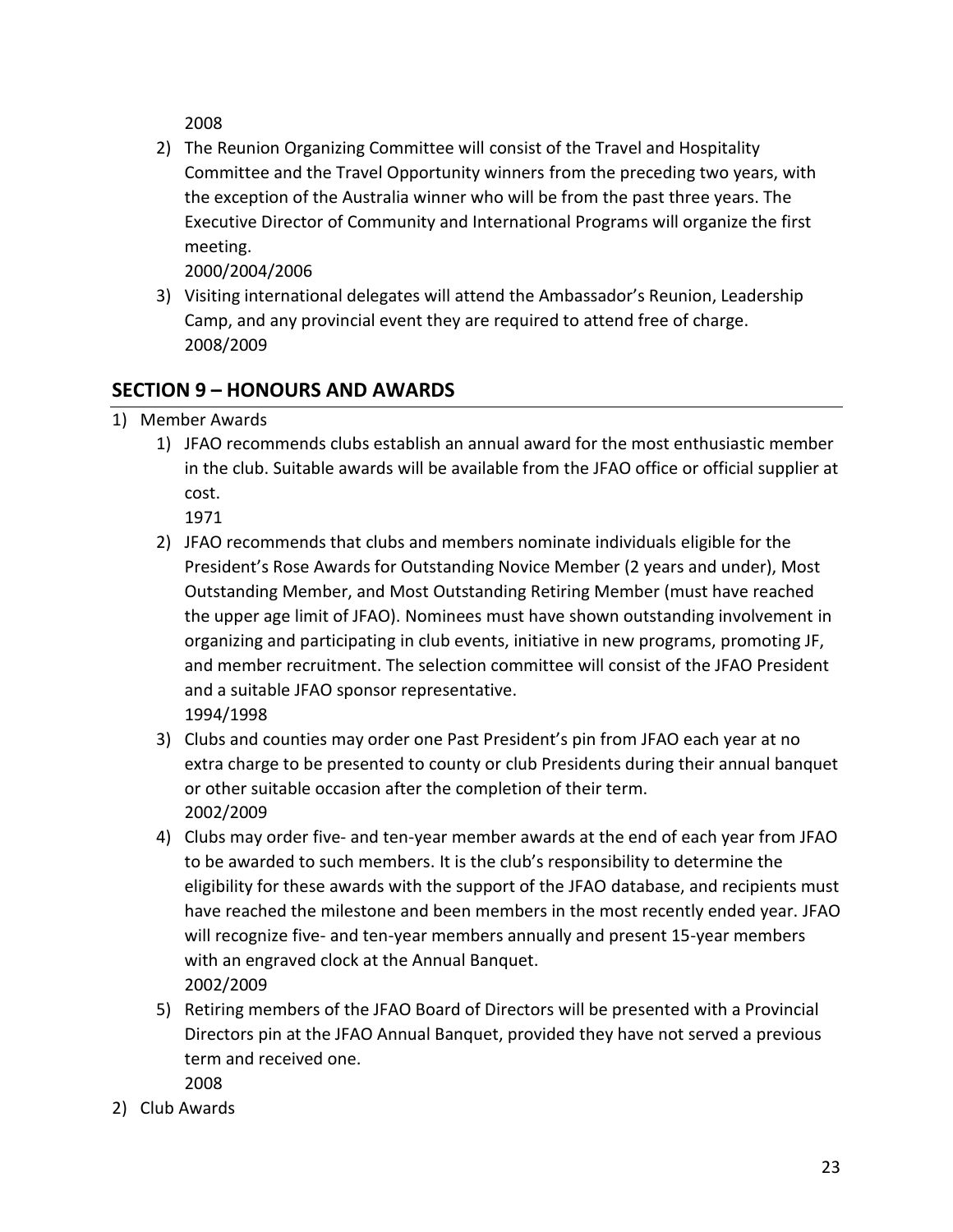- 1) The JF Club of the Year will be judged on the current Affiliation Report forms that will be scored as follows:
	- 5 Club photo listed with members' names and executive positions

20 – Leadership opportunities

- 10 Range of opportunities available to members
- 20 Membership participation, locally and provincially
- 15 Community Betterment (including community participation)
- 20 Ag Education/JF-Youth Activity/Conservation Projects
- 10 Structure and purpose of JFAO and effective meeting procedures
- 10 Meeting ideas and creativity
- 10 Media coverage
- 5 Quality of alumni item (newsletter, photo, news release)
- 10 Support of JFAO Mission Statement and yearly theme

10 – Quality of photos of events and activities

5 – Overall presentation, neatness, content, and description 150

The wining club will receive the provincial plaque for one year and a certificate to be retained by the club.

1993/2003/2007/2008/2013

2) The JF Agricultural Club of the Year judging criteria will focus on:

Originality of Ag. Awareness activities

- Quality of activities
- Club participation
- Quantity of activities
- Impact in the community

The wining club will receive the provincial plaque for one year and a certificate to be retained by the club.

- 3) JFAO will recognize any county celebrating a JF milestone anniversary at both the JFAO Annual Banquet and that club's Annual Banquet. For a 50<sup>th</sup> anniversary, JFAO will present a gavel. For a 75<sup>th</sup> anniversary, JFAO will present a plaque or certificate. For a 100<sup>th</sup> anniversary, JFAO will present a new gavel and plaque or certificate. 1989/2008/2013
- 3) Communication Awards
	- 1) Clubs have the opportunity to submit entries as specified by the Awards and Recognitions Committee for:
		- a) Scrapbook Competition (Original/Digital)
		- b) Best News Article
		- c) Best Club Photo
		- d) Best New Member Recruitment Activity
		- e) Best New Fundraising Idea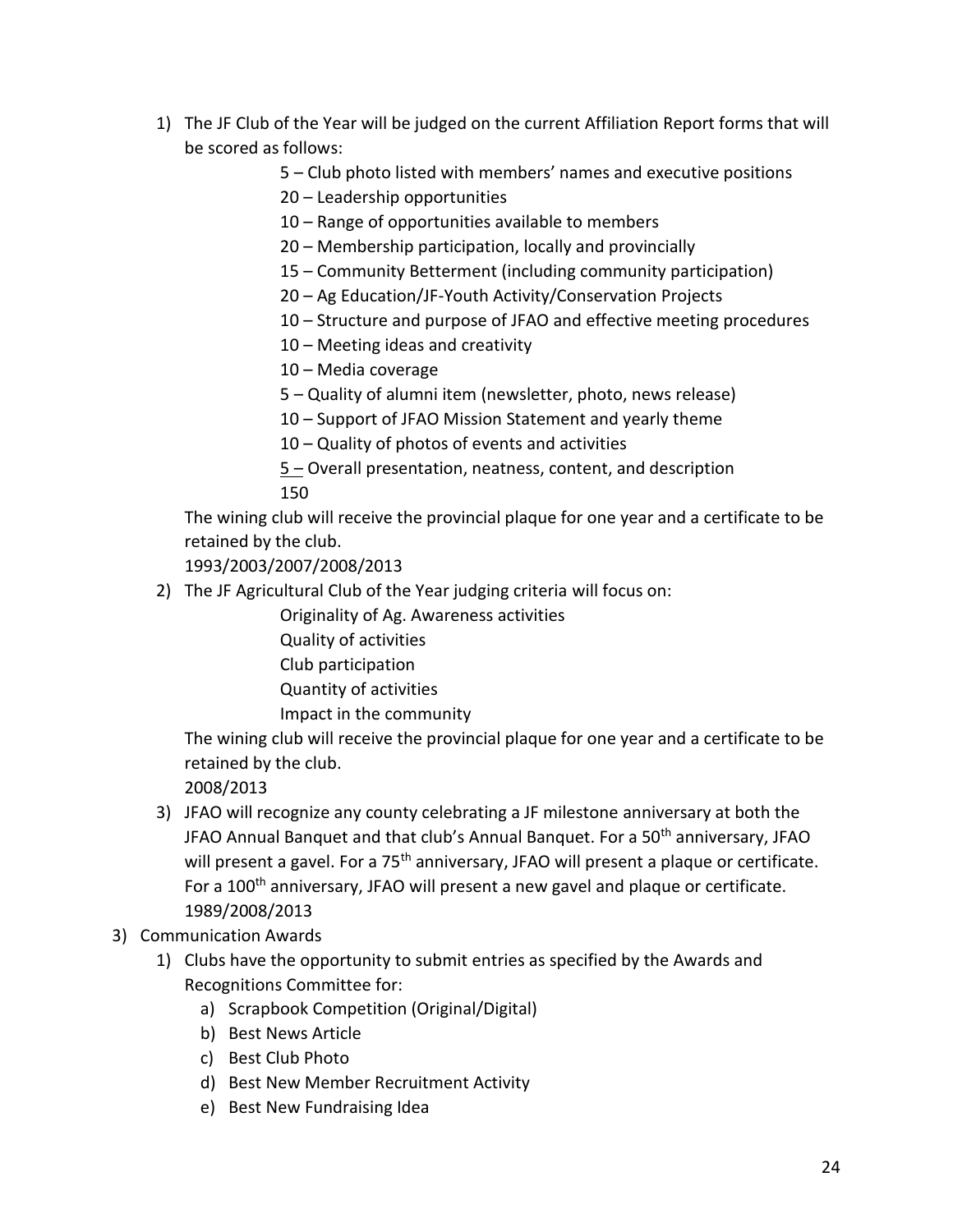f) Best Joint Youth Event

And any other communications awards at the discretion of the Executive Director of Communication and the Executive. The winning clubs will receive a certificate to be retained by the club.

2008/2009/2013/2016/2020

## **SECTION 10 – MARKETING AND COMMUNICATION**

- 1) The Executive Director of Communication and the assigned Zone Director govern all aspects of provincial marketing and communications for JFAO, including but not limited to corporate brand development, media releases, advertising and promotion, website development and maintenance, newsletters, trade show display, and booking and arranging staffing for fairs, exhibitions, and trade shows.
- 2) Provincial Branding
	- 1) Use of an JF logo or seal, the name JFAO, JF, Junior Farmers, etc. requires the permission and approval of the JFAO Office. The Executive Director of Communication reserves the right to refuse the use of the JFAO logo or seal to any individual or group. 2004/2008

#### **INSERT LOGO AND SEAL HERE**

- 2) The JFAO logo will appear prominently on all JFAO documents and publications and be displayed at all provincial events to build brand recognition. 2008
- 3) The provincial seal is for use by the JFAO office only. Permission for use for reunions or historical purposed by be approved by the Executive Committee. 2008
- 4) The JFAO logo must be printed using the official JFAO colours or black and white or grey scale. No other colour can be used. The logo cannot be altered in any way. 2003
- 5) Clubs and JFAO sponsors may use the JFAO logo for business which is consistent with the JFAO mission. Sponsors will be provided with a logo indicating their support for JFAO.
- 6) Clubs may integrate the JFAO logo with a club logo, so long as the club does not alter the JFAO logo. 2003/2008
- 7) Clubs are encouraged to request a quotation from the JFAO supplies before using another supplier for JF branded clothing or supplies. 2008
- 3) Clothing
	- 1) Members representing JFAO or their local club in public are strongly encouraged to wear JF branded clothing. 2008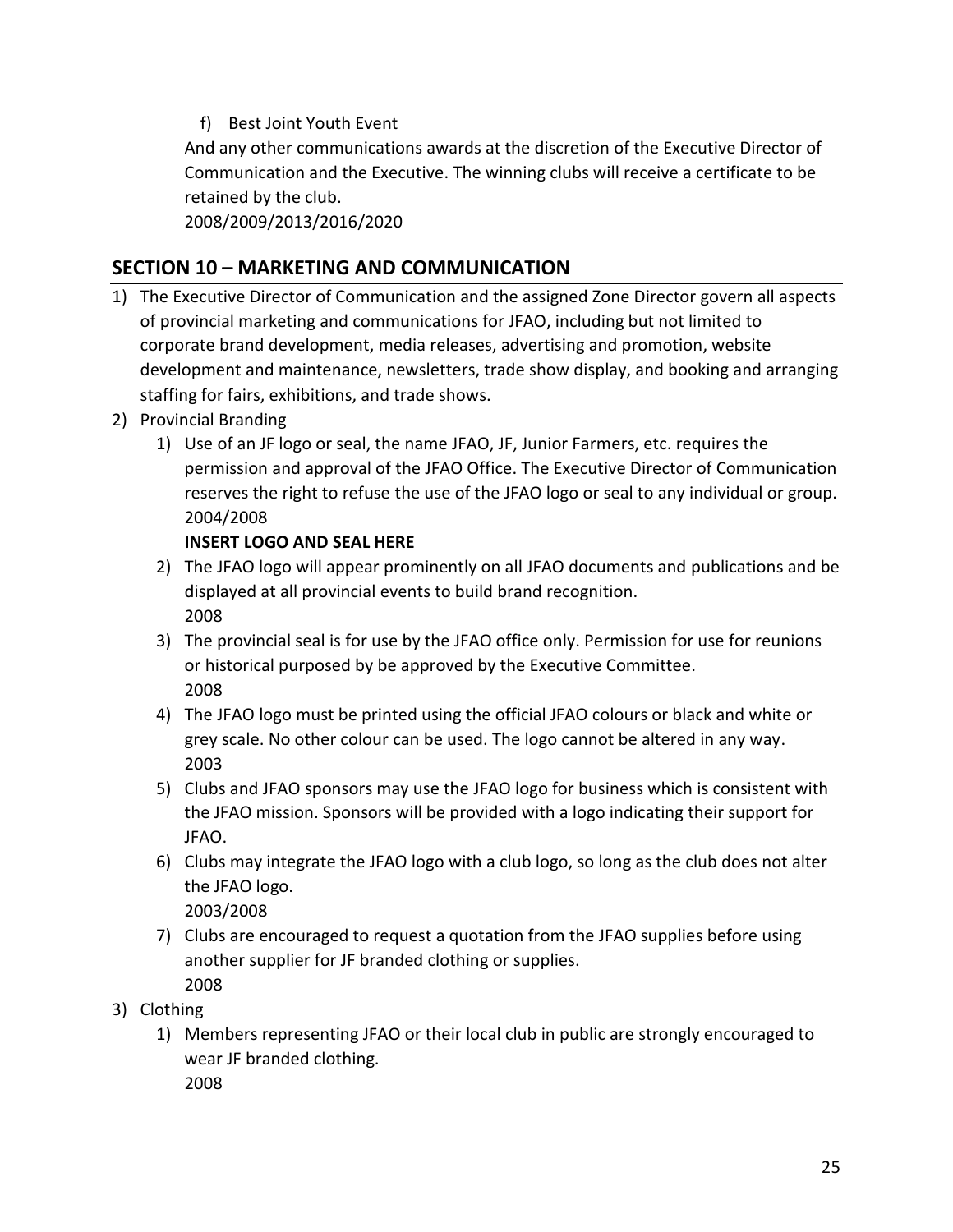- 2) Each year JFAO will purchase a JF golf shirt for members of the executive for representing the organization in public. Executive are encouraged to purchase additional JF gear at their own expense. 2008/2014
- 4) Clubs may use JFAO letterhead and envelopes for their official correspondence, providing the club name is clearly indicated on the first page. Clubs may purchase JFAO stationary from the JFAO office, if available. 2004
- 5) Certain topics regarding the business of JFAO are for internal use only and confidential. The Executive Director of Communication will authorize media releases when something is for immediate public knowledge, which clubs should distribute to their local media. 2003/2008/2019
- 6) Clubs are strongly encouraged to invite local media to cover their activities and events, and to write media releases on club activities. A copy of all club media releases must be sent to the Executive Director of Communication. 2008/2019
- 7) Club affiliation books will be retained by JFAO until the April Board of Directors meeting for the Public Relations Committee to create an executive summary for distribution to media, clubs, government and sponsors. 2003/2008
- 8) Display Rentals
	- 1) Clubs requesting the use of the JFAO display will be required to sign a contract and submit a \$300 deposit. The deposit will be returned if the display is returned to the JFAO office in the same condition it left. Repairs in excess of the forfeited deposit will be invoiced.

2004/2008/2010/2013

- 2) Clubs requesting the use of the JFAO roll-up display will be required to sign a contract and submit a \$100 deposit per unit. The deposit will be returned if the display is returned to the JFAO office in the same condition it left. Repairs in excess of the forfeited deposit will be invoiced. 2013
- 9) Email and the JFAO website are the preferred methods of basic correspondence for JFAO. Any member who does not have regular access to the Internet may request printed mailings through the membership form.
- 10) Each club is responsible for posting all of their upcoming events on the provincial website event calendar as soon as they are scheduled. Clubs are responsible for checking the calendar to ensure local events don't conflict with provincial events or nearby club events. JFAO will not promote events which conflict with its own when those events are booked more than six months in advance. 2003/2008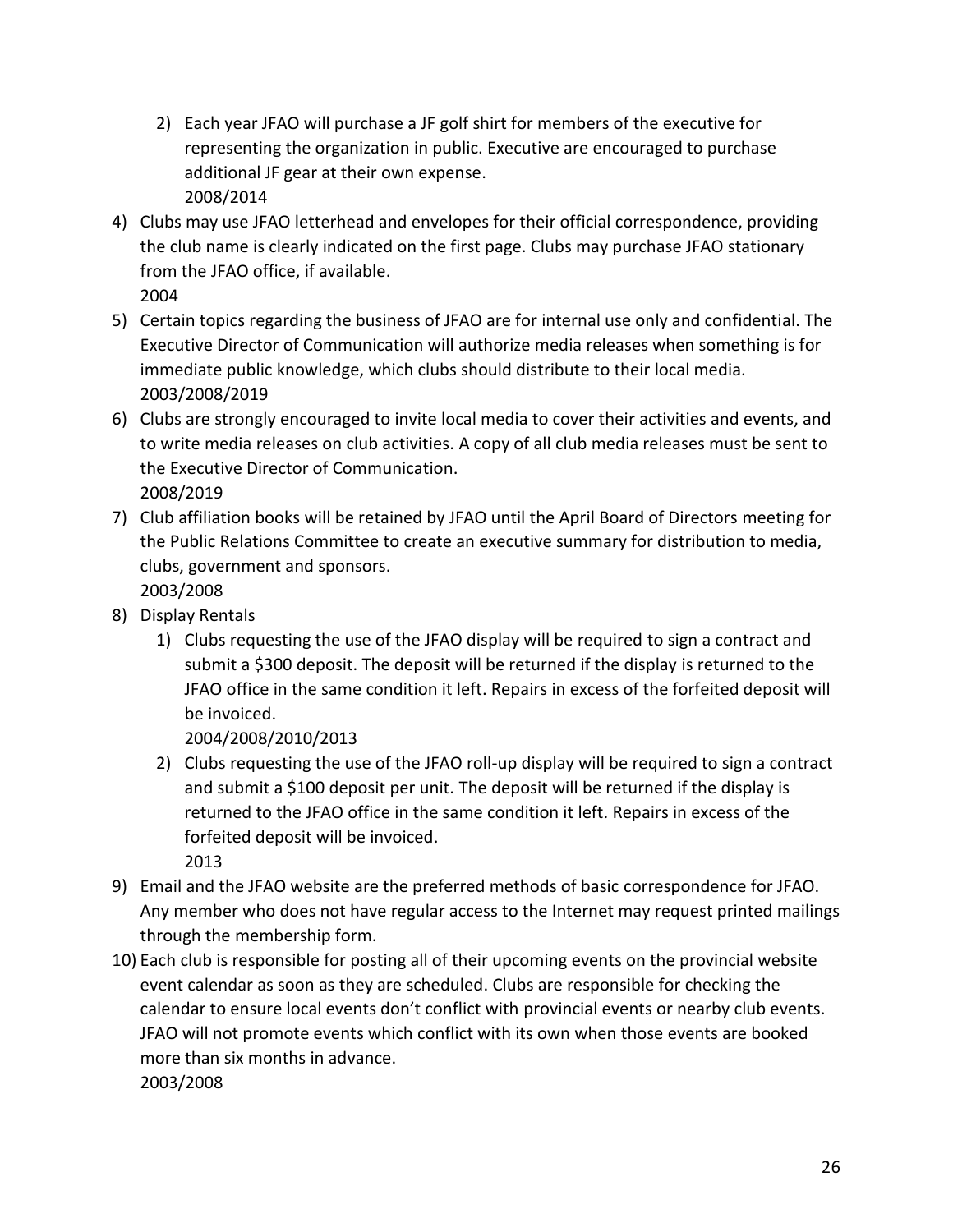11) Year-end reports or information for the JFAO Annual Report from executive, additional representatives, standing committee chairs, and special project coordinators must be received by the Executive Director of Communication by January 31 or the deadline specified. For each late report, a \$50 late fee will be imposed on the executive member, representative, committee chair, or coordinator responsible. 2006/2008/2009

# **SECTION 11 – PRIVACY**

- 1) Personal information collected by JFAO will only be used to conduct JFAO business. 2008
- 2) JFAO collects information on its members, alumni, donors, sponsors, and participants in the Ontario Century Farm Sign program in order to communicate about events, programs and opportunities, recruit and retain members, recruit and retain donors and sponsors, provide designated benefits, and maintain accurate records.
- 3) Information contained in the JFAO database will be password protected and may only be accessed by JFAO Executive, office staff, and the Provincial Director of the county where the person was last registered or known to reside, or in the case of the Ontario Century Farm Sign database, by members of the committee overseeing the program. Information requested by members of the Alumni Committee for sue to ensure up-to-date records and recruiting mentors for clubs. 2008/2011
- 4) All JFAO databases and contact information will be kept in a secure location at all times. 2008
- 5) Members, alumni, donors, sponsors, and participants in any JFAO program have the right to have their information amended or removed from mailing lists at any time upon request, as per current applicable privacy legislation. 2008
- 6) No JFAO mailing list may be released to any outside individual or organization. 1989/2008
- 7) Participants in any JFAO activity may expect to have their picture taken and potentially used to positively promote JFAO programs. 2008
- 8) Any concerns about JFAO's privacy policies should be discussed with the member of the Executive Committee most relevant to the concern. If the concern is not resolved it may be brought to the JFAO Past President as chair of the Policies and Procedures Committee. 2008

## **SECTION 12 – FUNDRAISING**

1) JFAO accepts sponsorship, gifts, and donations that are consistent with the mission, goals, and strategic directions of JFAO and which are made in accordance with legal and ethical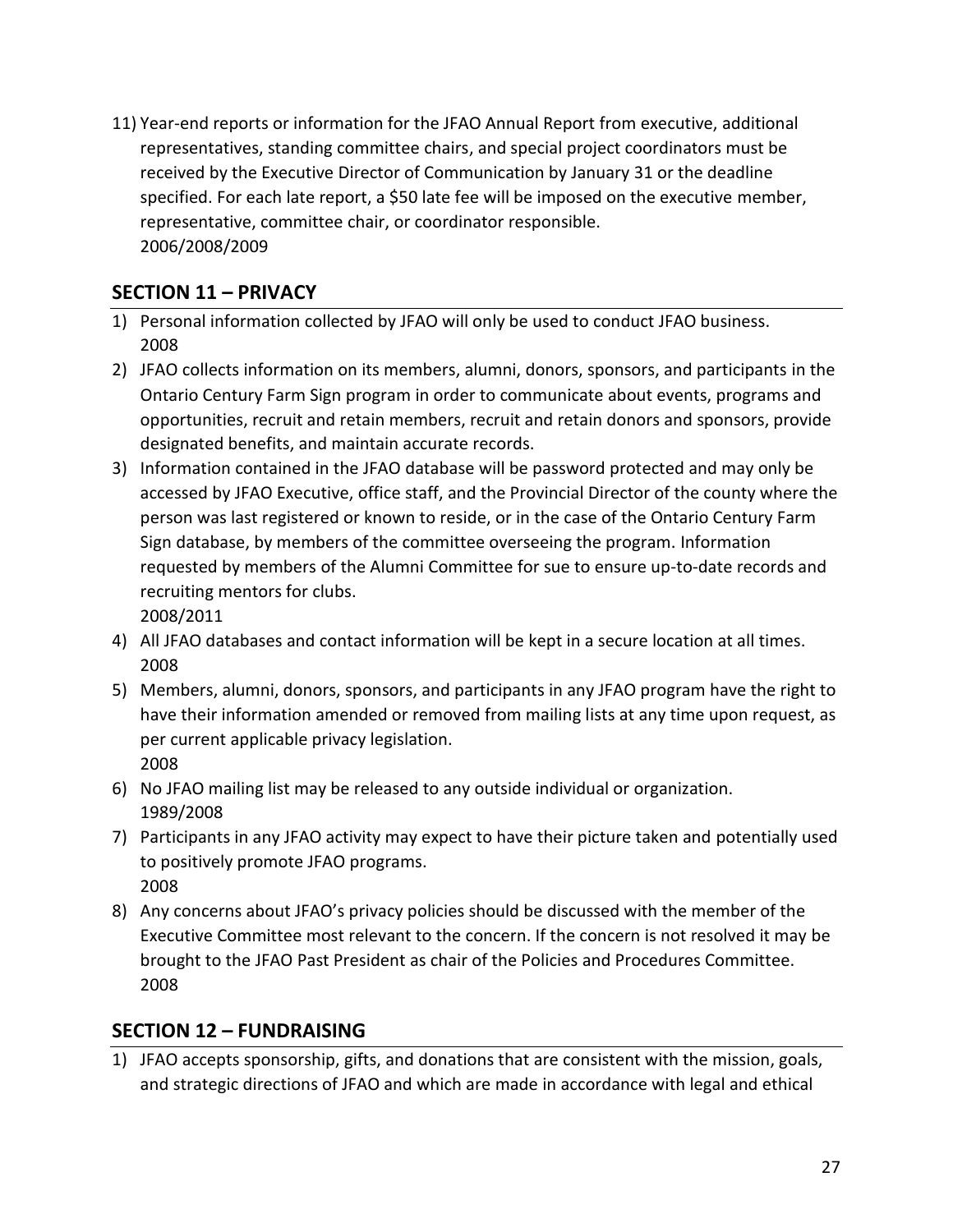regulations and guidelines, and promote consistent practices in exercising JFAO's activities and responsibilities.

2009

- 2) Ethics
	- 1) JFAO upholds the AFP Ethical Principles and Standards of Professional Practice, the CAGP Standards of Professional and Ethical Practice, A Donor Bill of Rights, and an E-Donor Bill of Rights.

2002

- 3) Charitable Number
	- 1) Use of the charitable account number of JFAO must be approved by the Officers of JFAO. The charitable number may only be used to verify charitable status and provide charitable receipts for donors to JFAO and its official events, less the fair market value of any tangible benefits provided by JFAO to recognize support, according to Canada Revenue Agency guidelines. Receipts will only be issued directly to donors, after the donation has been deposited by the JFAO office.
	- 2) Only the JFAO officers are authorized to sign charitable receipts, which will be issues quarterly for amounts received prior to the end of March, June, September, and December. A charitable receipt must be signed by an officer other than the one being issued a receipt.

2002/2007

- 4) Donation Payment and Receipts
	- 1) Donations and sponsorships must be paid with a cheque marked payable to "JFAO." Approved credit cards may only be used for donations. 2007
	- 2) Subject to any conditions at the time of a receipt, donations, bequests, grants, and sponsorship funds may from time to time be designated by JFAO to support specific JF projects within a specific area.
	- 3) A financial receipt will be issued for all corporate sponsorship funds deposited by JFAO.

2009

5) JFAO will not act as a commercial sales outlet for commercial products other than its own. 1985

# **SECTION 13 – PROVINCIAL CHARITY**

- 1) Three pre-selected charities will be invited to make presentations during March Conference which will be voted on by March Conference delegates.
	- 1) Every five years, it will be mandatory that the provincial charity is the JFAO Endowment Fund. 1994/1996/1998/1999/2008/2014/2019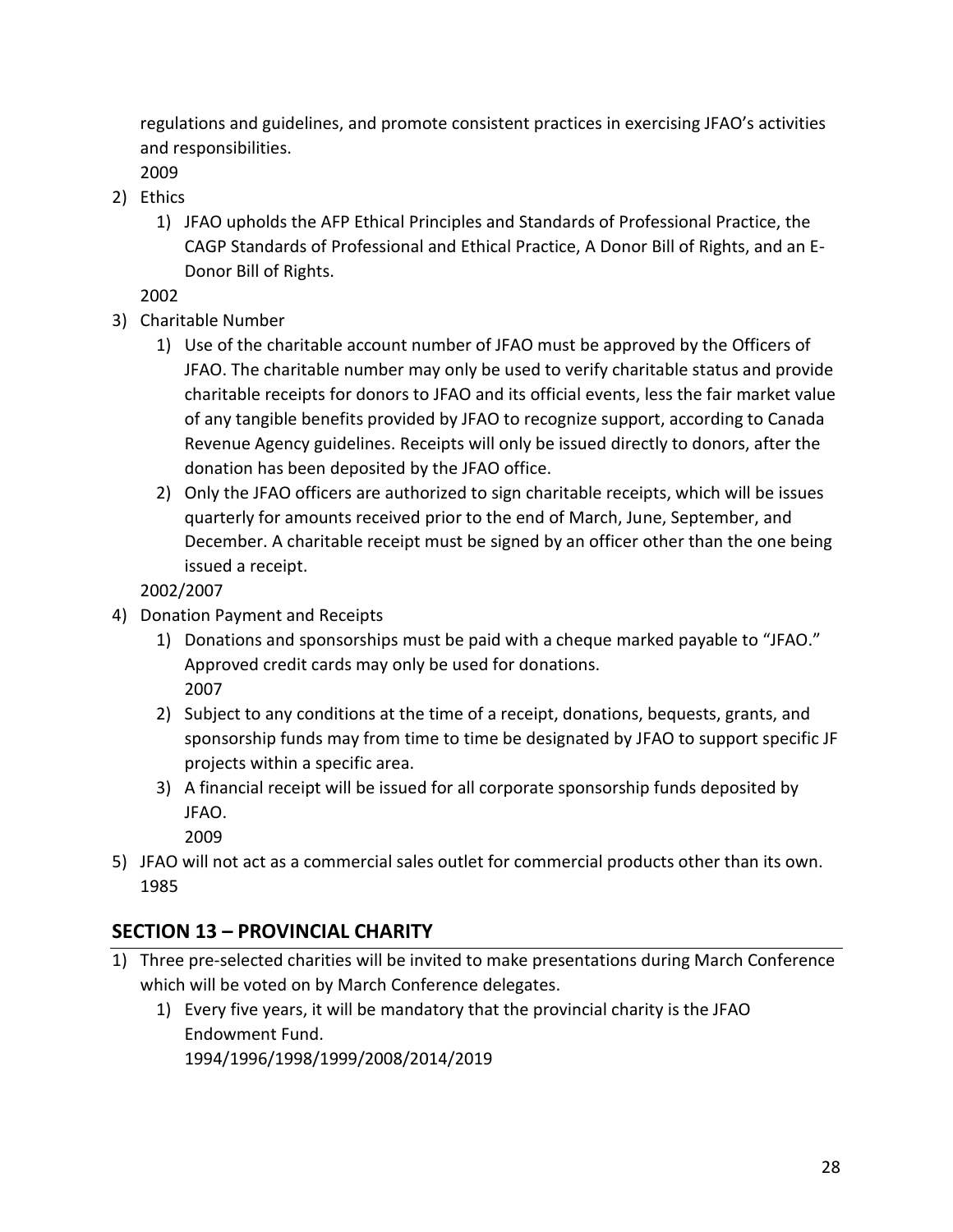- 2) JFAO will retain five percent (5%) of the funds raised for the Provincial Charity to be deposited in the JFAO 50<sup>th</sup> Anniversary Endowment Fund and JFAO will retain five percent (5%) of the funds raised for the Provincial Charity for administration. 1994/2008/2013
- 3) Clubs wishing to donate to the JFAO Provincial Charity will ensure their donation cheque is received by the Executive Director of Finance by the start of the JFAO Annual General Meeting. Monies submitted after this time will be retained for the following year's Provincial Charity.

4) The Provincial Charity shall receive a cheque for the full donation at the JFAO Annual Banquet.

1990/1992/1994/2002/2008

## **SECTION 14 – GENERAL**

1) JFAO will conduct a strategic plan review every five years, beginning in 2010. The outgoing JFAO Past President will be responsible for forming a committee that includes representation from grassroots members, alumni, the Board of Directors, and from outside JFAO.

2008

- 2) Job descriptions for any position with JFAO, including all paid, elected, and volunteer positions, will be made available to any member through the JFAO office or website. 1999
- 3) A group wishing a member of the provincial executive to attend a function should consider inviting the executive member who lives closest to it. 1964
- 4) Policy changes must be submitted to the Policies and Procedures Committee two weeks before a scheduled Board of Directors meeting. If a policy changes is submitted less than two weeks before the scheduled meeting, the policy change will only be debated by the board after a 2/3 majority vote to do so, unless the executive has deemed it an urgent matter.

- 5) Policy changes will be posted on the JFAO website within two weeks of being passed. Changes take effect immediately unless otherwise specified. 2008
- 6) Physical Property
	- 1) Any member, alumni, or other person visiting or requesting access to the JFAO storage facilities and/or its computers and equipment must contact the JFAO Office Administrator or a member of the JFAO executive in advance.
	- 2) Office supplies will be maintained by the JFAO Office Administrator. 2008/2021
- 7) Human Resources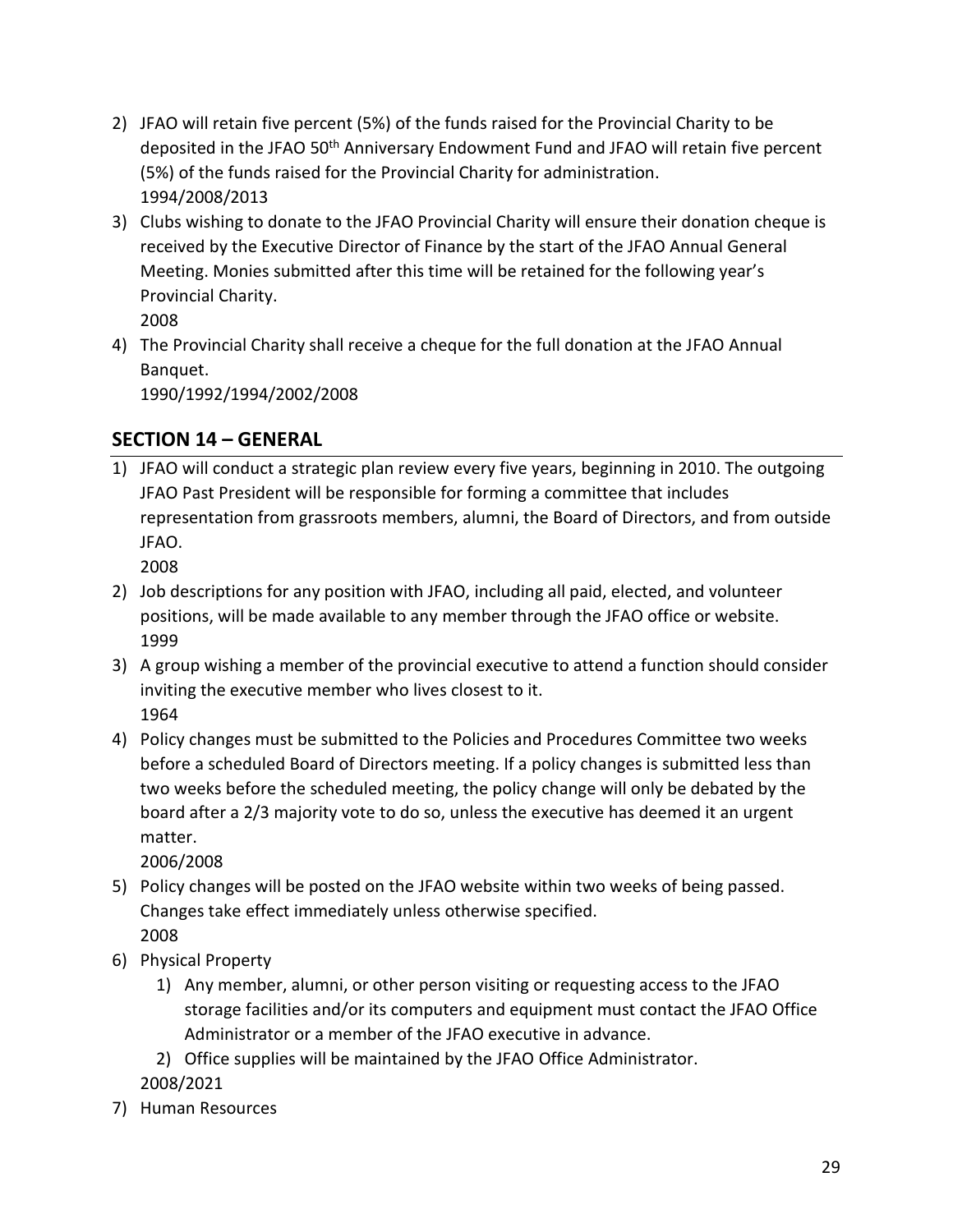- 1) All candidate interviews and hiring decisions will be made by a minimum of three members of the Operations Committee, including the Past President as the Chair, the President or an alternative member of the executive, and one other Operations Committee member-at-large. An alternative committee member (Operations or Executive) will be appointed should any of the above have a conflict of interest or be unavailable to fully take part in the hiring process. 2015/2017
- 2) Employee contracts and performance will be reviewed annually and stored in permanent, secure location at the office, as overseen by the Past President. New employees will serve a three-month probationary period. 2010/2014/2015
- 3) For purposes of holiday pay, JFAO recognizes the nine public holidays specified by the Ontario government. (New Year's, Family Day, Good Friday, Victoria Day, Canada Day, Labour Day, Thanksgiving, Christmas, Boxing Day) 2010

## **SECTION 15 – ACCCESSIBILITY**

- 1) General
	- 1) JFAO is committed to improving accessibility. We will put the following policies into practices as required by the Accessibility for Ontarians with Disabilities Act. JFAO is committed to training staff on Ontario's accessibility laws and on accessibility aspects of the Human Rights Code that apply to persons with disabilities. Training will be provided in a way that best suits the duties of employees, volunteers, and other staff members.
- 2) Information and communication
	- 1) JFAO is committed to meeting the communication needs of people with disabilities. When asked, JFAO will provide information and communications materials in accessible formats or with communication supports. This includes publicly available information about our goods, services, and facilities, as well as publicly available emergency information. JFAO will consult with people with disabilities to determine their information and communication needs.
- 3) Employment
	- 1) JFAO will notify the public and staff that, when requested, JFAO will accommodate disabilities during recruitment and assessment processes and when people are hired. If needed, JFAO will provide customized workplace emergency information to employees who have a disability. If using performance management career development and redeployment processes, JFAO will take into account the accessibility needs of employees with disabilities.
- 4) Modifications to this or other policies
	- 1) Any of JFAO's policies that do not respect and promote the dignity and independence of people with disabilities will be modified or removed.